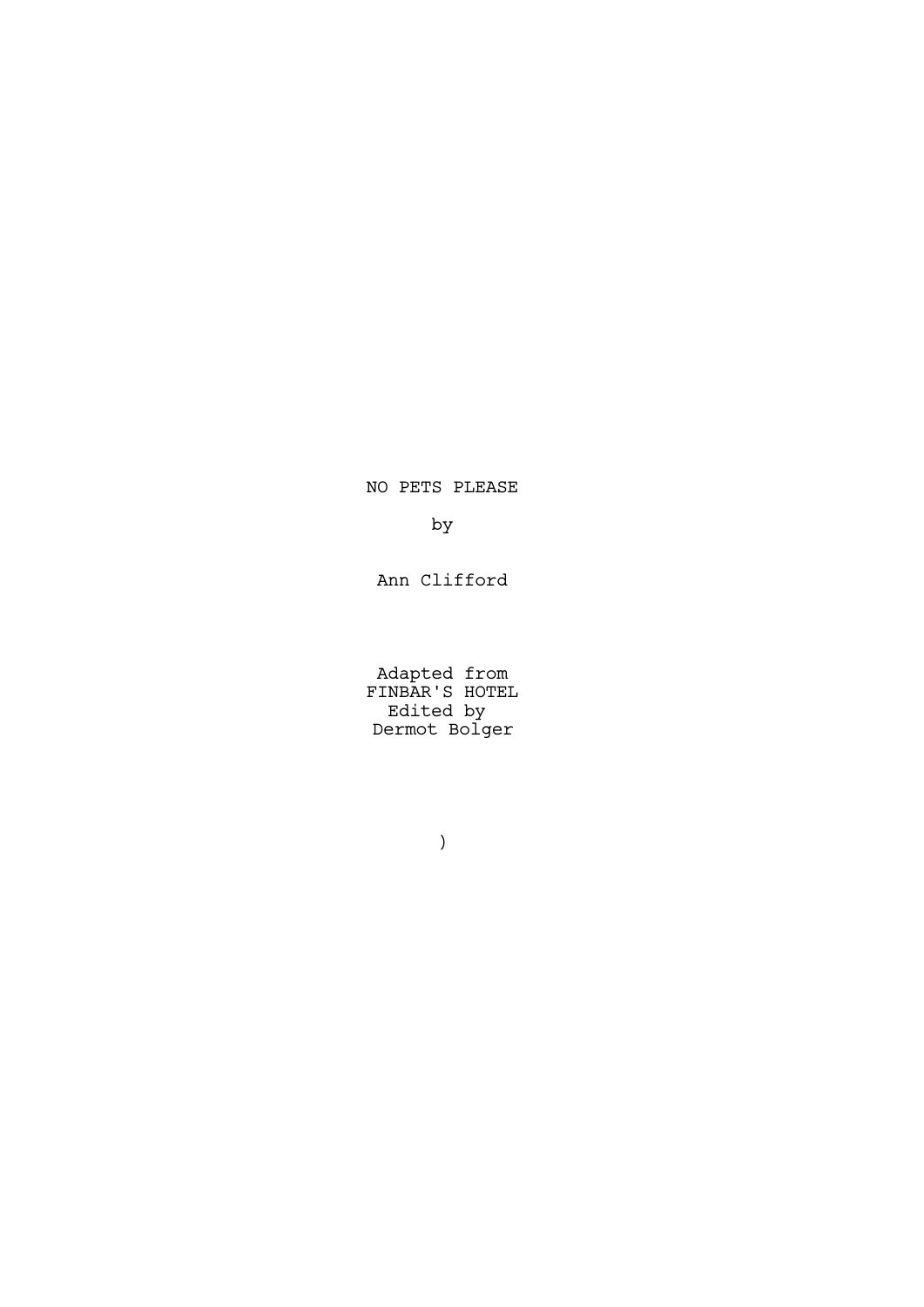#### 1 INT COACH DAY 1

Brogan (28) gelled hair with a frozen surf at the front, close cropped facial hair either side of his baby-faced cheeks, is on the Dublin coach. He sits at the back of the half empty vehicle. He has a suitcase and a ghetto blaster. He is fiddling with his phase tester. The coach radio is on. POV Brogan who immediately stands to his feet and races towards the radio.

> MARION FINUCANE (honeyed tones) Good morning and welcome to Liveline, my name is Marion Finucane and I am here for you. The first caller I have this morning is Gronia. Now Gronia what..

Abruptly Brogan switches off the radio. Breaks the knob. He turns and glares maniacally at the assembled passengers.

MAGIC REALISM:

Brogan suddenly becomes an object of ridicule to everyone. Each person takes on a slightly distorted, over exaggerated look: laughter, talking about him, pointing the finger.

> END OF MAGIC REALISM:

## BROGAN

(shouts) I can take any kind of junk, but not Liveline. I mean I listen to the radio every day, but she drives me crazy. She should keep her nose out of other people's business.

Brogan shakes his head as if to clear it. He comes to himself.

The entire bus is completely perplexed, frightened and subdued by this apparent madman. Their laughter had been in his imagination.

Two middle-aged ladies, clutching handbags and each other look at him in open-mouthed horror. One giggles nervously the other cuts her short immediately by slapping a hand over her friend's mouth.

FLASHBACK: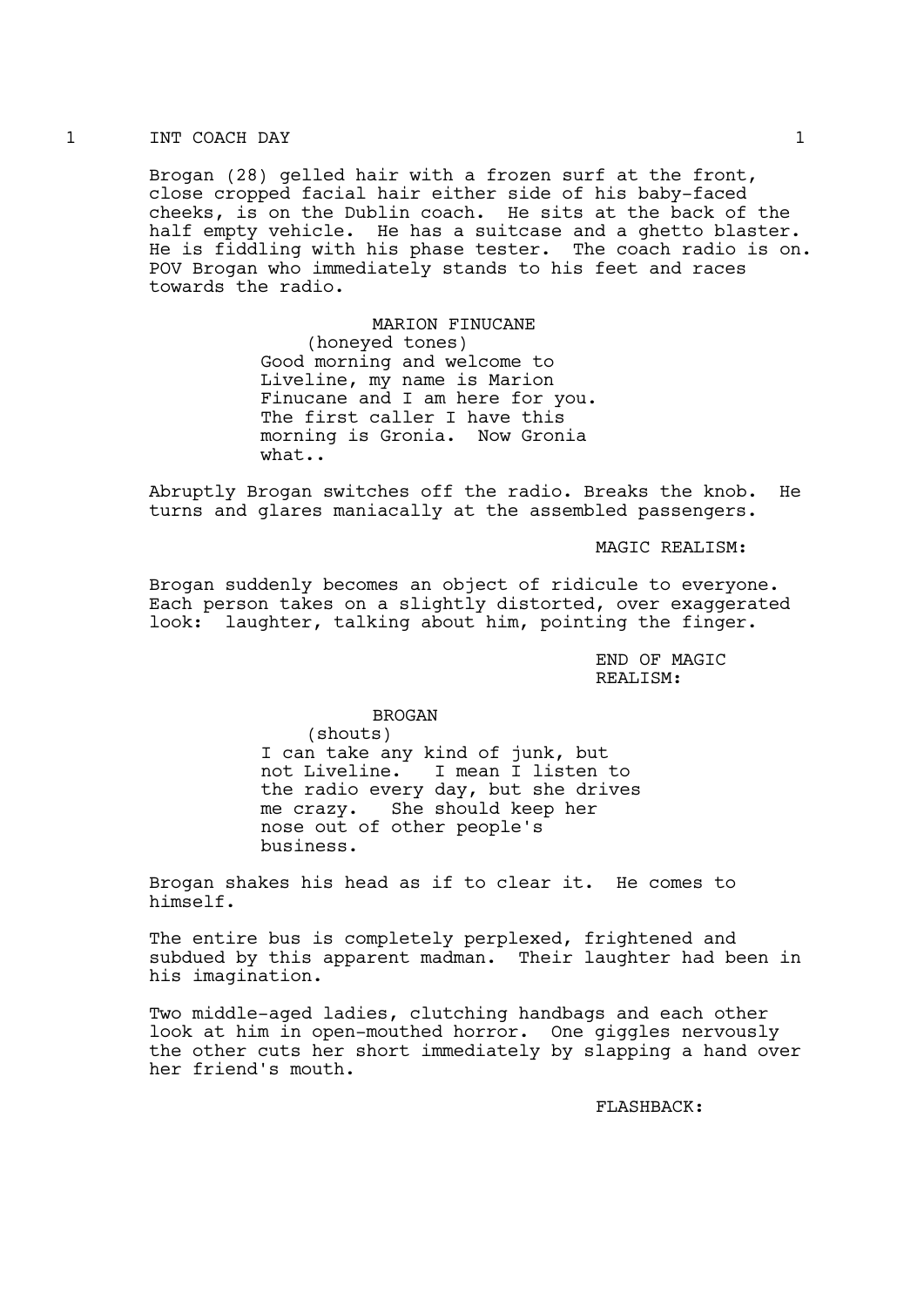#### 2 INT STAIRCASE TO PATRICIA AND BROGAN'S FLAT - EVENING 2

Brogan, is a happy man. He comes through the front door with difficulty, clutching a bunch of wilting carnations, testosterone leaking from his every Irish pore. He steps onto the staircase leading to the flat. A sound like a poised cobra causes him to freeze.

Slowly he raises his eyes to the top of the staircase. His eyes lock with a cat's. MOGGI a furry marmalade monster with the eyes of a werewolf, back arched and talons poised.

Brogan's body, equally poised, coarsing with adrenalin, goes into attack mode. Eyes locked on the cat he advances up the stairs.

Both are determined not to give way. Slowly dropping the flowers, Brogan lifts his arms and with both hands gestures a "come-on then" to the cat.

Suddenly the cat launches itself at Brogan, hissing fire it lands on his shoulder, claws its way down his back and launches itself through the cat flap in the door.

Brogan, shakes off his back, picks up the flowers, his mood buoyant and walks into the flat.

3 INT LOUNGE EVENING 3

Brogan looks around for the love of his life. He walks into the bedroom.

4 INT BEDROOM EVENING 4

Patricia (32) her Irish red hair tinted a little too much, proud of her generously proportioned size 14 and ample cleavage, face hardened by a naturally combative nature is getting ready for some good "crack" that night.

Brogan is delighted to find her in bra and slip putting the finishing touches to her make-up. He sneaks up behind her and proudly presents her with the flowers. She barely looks at them.

> PATRICIA Why did you marinate the catfood in beer?

Brogan looks particularly attractive with a helpless look on his face. He takes his phase tester out and puts it by the bed.

> BROGAN I ask you Patricia, what sort of a man would do such a thing?

He attempts to put his arms around her. She shrugs him off, climbs on the bed and lights up a cigarette.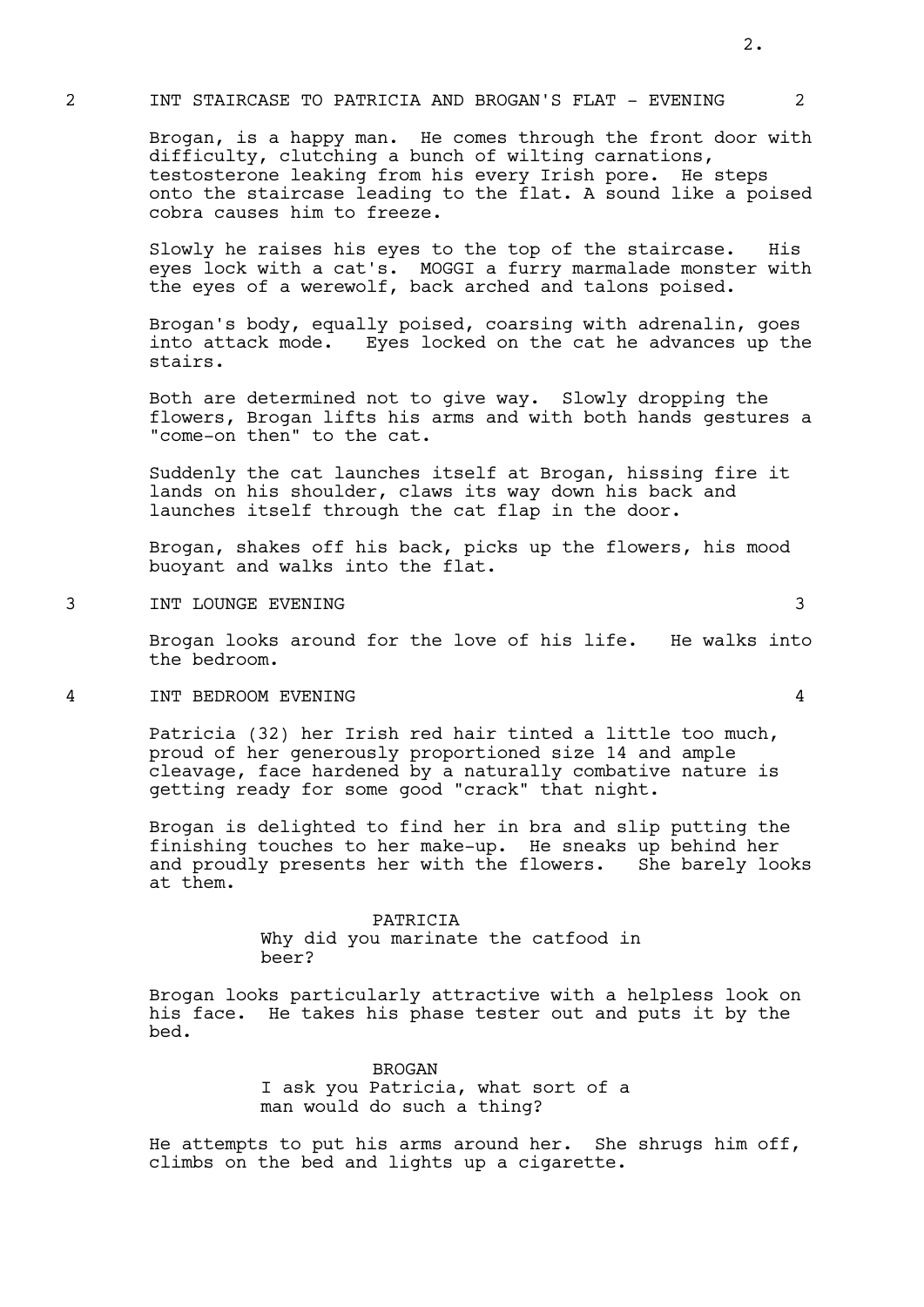His hope restored, Brogan is just about to climb onto the bed with her when, without warning, the cat leaps onto the bed and onto her lap. Brogan looks daggers at the cat.

Patricia, delighted, her face changing, starts stroking the beloved, which fixes its eyes on Brogan and purrs pointedly.

> PATRICIA What sort of man indeed would be trying to turn Moggi into an alcoholic!

> **BROGAN** You look sexy when you're angry.

Brogan sits on the bed and begins to stroke her leg up from her ankle. Halts because of the strong stubble and reverses the stroking.

SOUND OVER: rasping noise like sandpaper

BROGAN You're a beautiful woman.

#### PATRICIA

I have never met a man with less<br>feelings than you Brogan. You're feelings than you Brogan. a dirty dog, make no mistake. (stroking the cat, her nose<br>wrinkling with a bad smell) Isn't  $wrinkling with a bad smell)$ he pet? Unlike some, (looking at Moggi) you have no feelings and no regard.

BROGAN Jesus, Patricia, I've got regard coming out of my back pockets.

He picks up the flowers.

BROGAN I'm haemorrhaging regard!

PATRICIA

For what you idiot? You never clean up after shaving. You leave stubble in the sink. And my cat smells of pee.

BROGAN I'd love to be your cat. You look gre...

A pillow hits him square in the face. Brogan leaves<br>dejectedly. Patricia in a tantrum roughly shoves t Patricia in a tantrum roughly shoves the cat off her lap and onto the floor.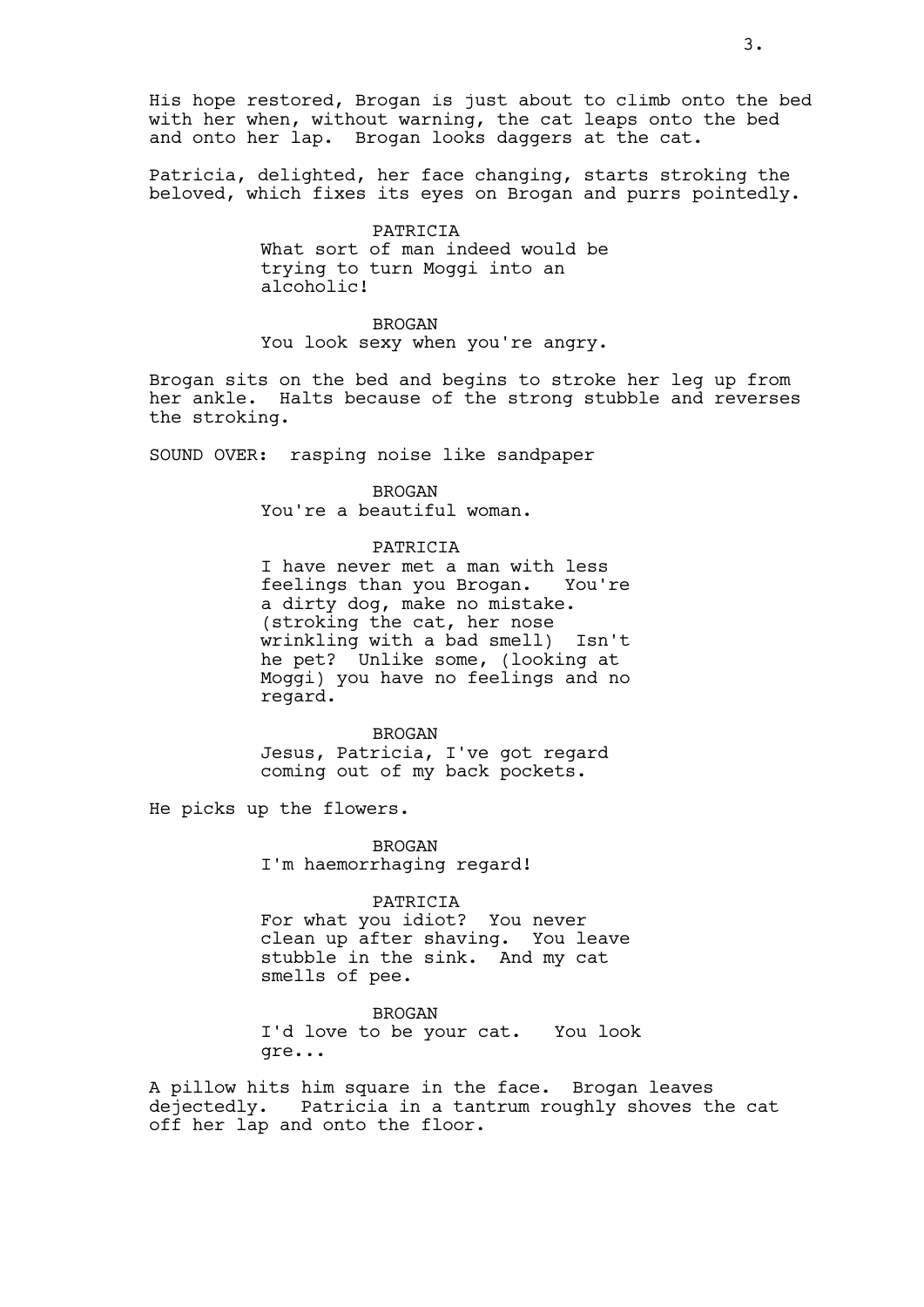## 5 INT OFFICE FLOOR - DAY 5

Brogan is an electrician working with other workmen refitting a large open plan office. He has his phase tester, uses it and puts it back in his pocket. His ghetto blaster is on.

> MARION FINUCANE Next caller please. What is your name?

PATRICIA Patricia from Cork.

MARION You have a problem.

PATRICIA

Yes. Brogan, sorry, my boyfriend who lives in my flat is an animal. He leaves his stubble in the sink, the toilet seat up..

**MARTON** Aah, of course.

PATRICIA I knew you'd understand. And worst of all, he pisses, sorry, pees on my cat.

MARION

He never.

PATRICIA He does so. Only my Moggi understands me.

MARION It's time for a change. What you need is a real man.

Some of Brogan's workmates are already looking over towards him. By now the whole floor is listening to the exchange.

#### PATRICIA

That's what I was thinking. His belly is too flabby. I need more.

MARION

Am I right in thinking that you've met someone Patricia?

The sniggering begins.

PATRICIA Well he is more of a man. He works out twice a week and really understands a woman.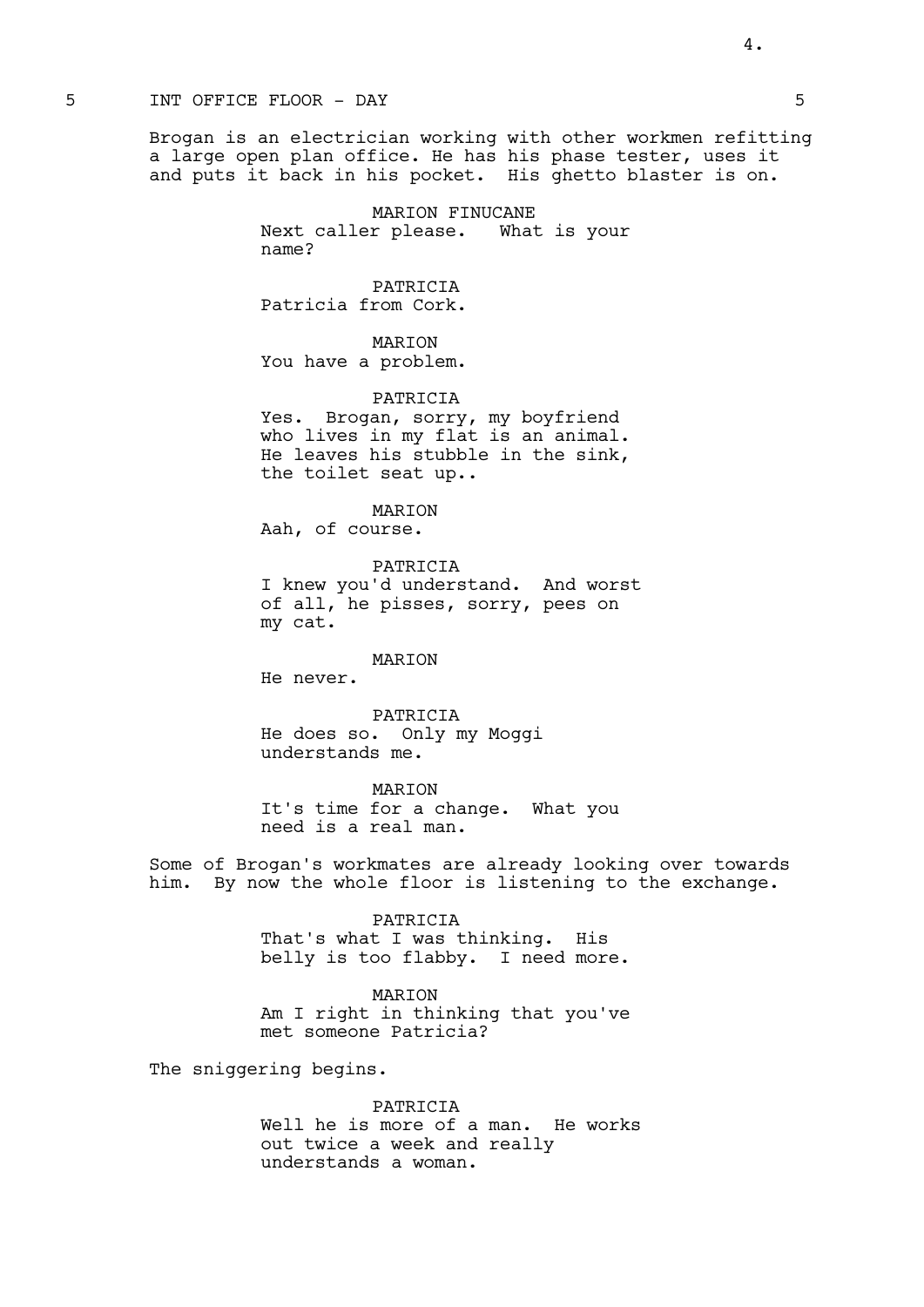MARION We must all listen to our needs. Does your new man like cats.

PATRICIA He's allergic to them.

The sniggering has become full-blown laughter. Brogan can stand it no longer. He gets up with his phase tester and ghetto blaster and gets out as quickly as possible.

> END OF FLASHBACK:

6 INT COACH - DAY 6

Brogan sitting on the coach thumps the suitcase.

An elderly lady, with hat, and huge reticule who is quietly munching a sandwich sitting just in front of him, jumps out of her skin. She gathers her belongings and, sandwich clamped firmly in her teeth, moves as quickly and quietly as possible to the safe haven of the front of the coach.

Brogan puts his phase tester in his pocket.

7 EXT FINBAR'S HOTEL, DUBLIN - EVENING 7

Brogan stands in front of the slightly run down hotel, which is past its best with an air of faded Irish beauty. It overlooks the river Liffey, near the O'Connell Bridge. He walks in through the brass-featured, well-used revolving door.

8 INT FINBAR'S HOTEL RECEPTION - EVENING 8

SIMON (60), the elderly porter with a straight ironing-board walk which is beginning to bend into a stoop with age, dressed impeccably in black suit and tie, the remains of his hair pressed firmly in place, comes through from the bar carrying a tray with coffee and whiskey.

JOHNNY FARRELL, the manager of the hotel, 30, slim, fit, efficient, exploding with energy.

#### JOHNNY

I'll take that.

Without waiting for any acknowledgement, Johnny whips the tray away from Simon.

> SIMON (affronted) I'm not finished yet sir.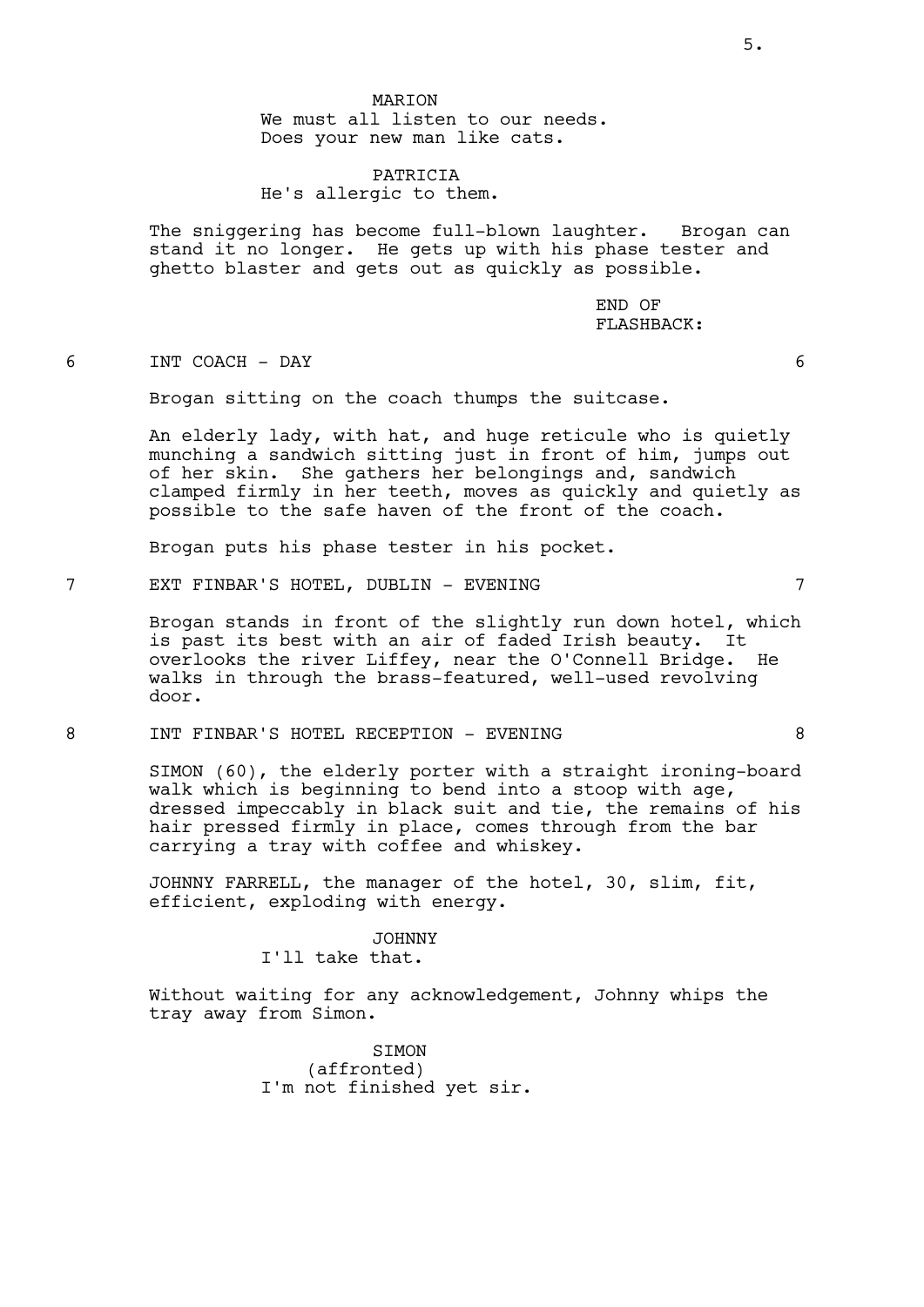JOHNNY (kindly) I know, but they're waiting and anyway I need to see 102. You and Catherine taught me well Simon.

Acknowledging the compliment Simon nods. Johnny disappears.

Watching him go Simon's face is filled with sadness. He walks to his booth and begins to open a packet of biscuits and place them carefully in his old personal biscuit tin. A well-touched picture of a smiling woman in her 50's is pinned by the tin.

> **STMON** Now I wish everything would slow down.

Brogan walks into the narrow reception area. A wooden floor and reception desk; a worn sofa and matching plaid chair; plants; old paintings and plates on the walls; a gilt mirror: a large beautiful old wooden porter's booth. As Brogan walks up to the reception desk a large moose's head protruding from the wall accosts him. He sidesteps and stands in front of the desk. A sign says 'No Pets Please'.

Through from the reception area is the beginnings of the bar and Brogan can see a tiny old GENTLEMAN sitting with his flat cap enjoying his Guinness and whisky chaser.

Brogan leaves the ghetto blaster and the suitcase at the empty desk and goes to the payphone near the revolving doors.

He does not notice Simon is watching him from the porter's booth. Brogan dials, waits.

> BROGAN (shouts into the handset) Moggi, Moggi, Moggi.

Jumbled profanities emerge from the handset, which Brogan holds away from his ear.

An elderly COUPLE come through the revolving doors, clock the noise emerging from the handset and hurry through to the lift.

Brogan listens for a moment and then triumphantly replaces the handset.

Simon stands, fixes himself momentarily, and steps up to the reception desk, ready as Brogan, with a wicked smile on his face, returns.

> SIMON You have a reservation sir?

Brogan nods.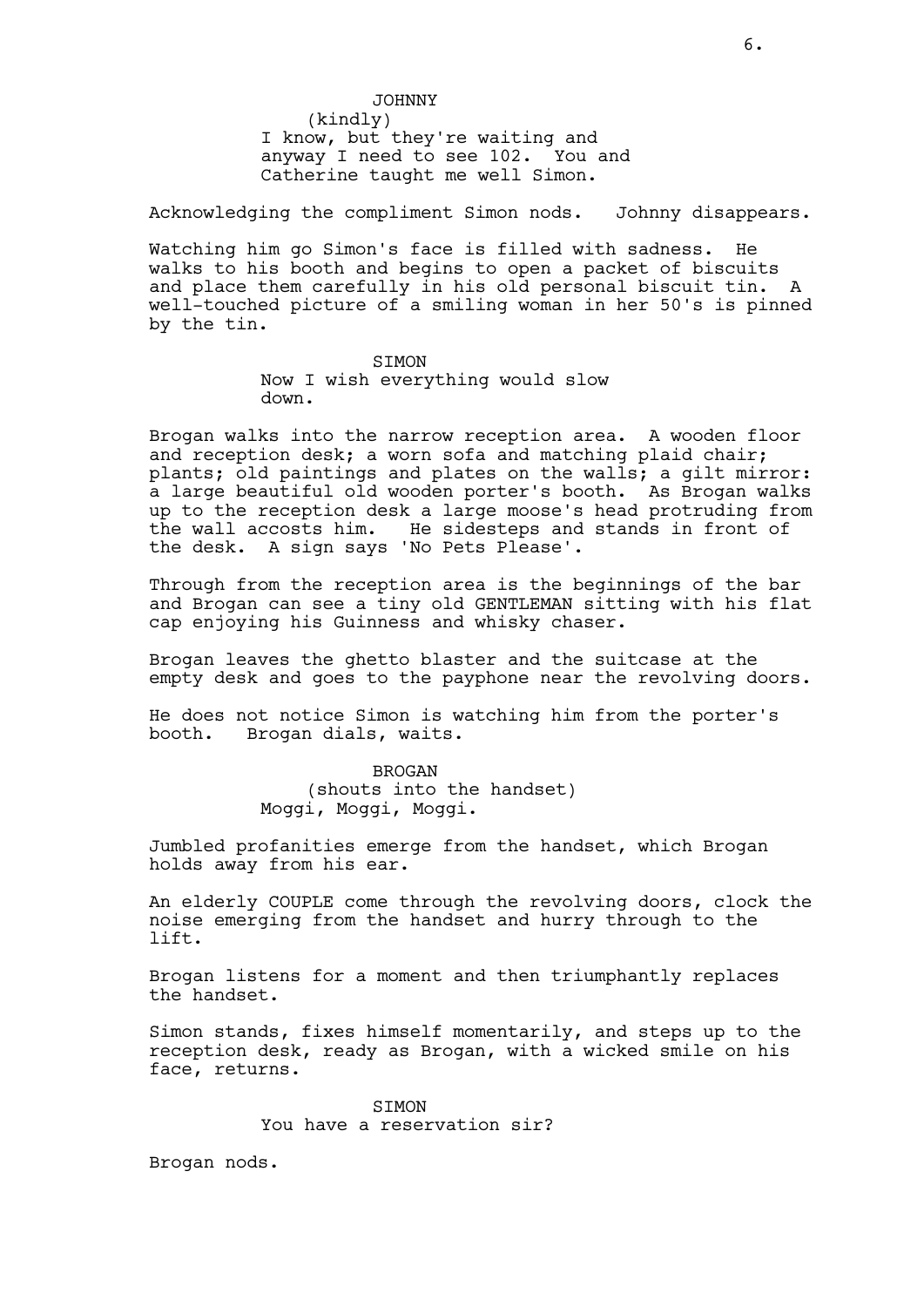Simon offers him the register.

A tortured meow is heard. They look at each other. Simon taps with a pen pointedly on the 'No Pets Please' sign as Johnny emerges from the lift.

Brogan lifts up his ghetto blaster helpfully to account for the noise. Brogan has something to say.

**STMON** 

Fire away so.

BROGAN I want a plain meal of fish sent up. None of that hollandaise sauce rubbish.

SIMON (impassively) I'm afraid fish is not on the menu.

Acting the man of the world Brogan discreetly takes out a fiver and hands it over. Simon takes the fiver equally discreetly.

> **STMON** I'll look into it sir.

Simon disappears for a moment.

A WOMAN, early forties, well dressed, slim and straight backed, with very high heels trimmed with alluring silver bows on the heel, walks enticingly towards the lift. Brogan looks on appreciatively.

Simon reappears a conspiratorial look on his face.

**STMON** (whispering) I've been able to twist chef's arm. About 20 minutes sir.

BROGAN (whispering) Could you also bring up a jug of milk and a bowl?

Simon nods. Brogan scoops up the ghetto blaster and the suitcase and quickly runs to the lift, which is about to close.

Simon allows himself a small smile.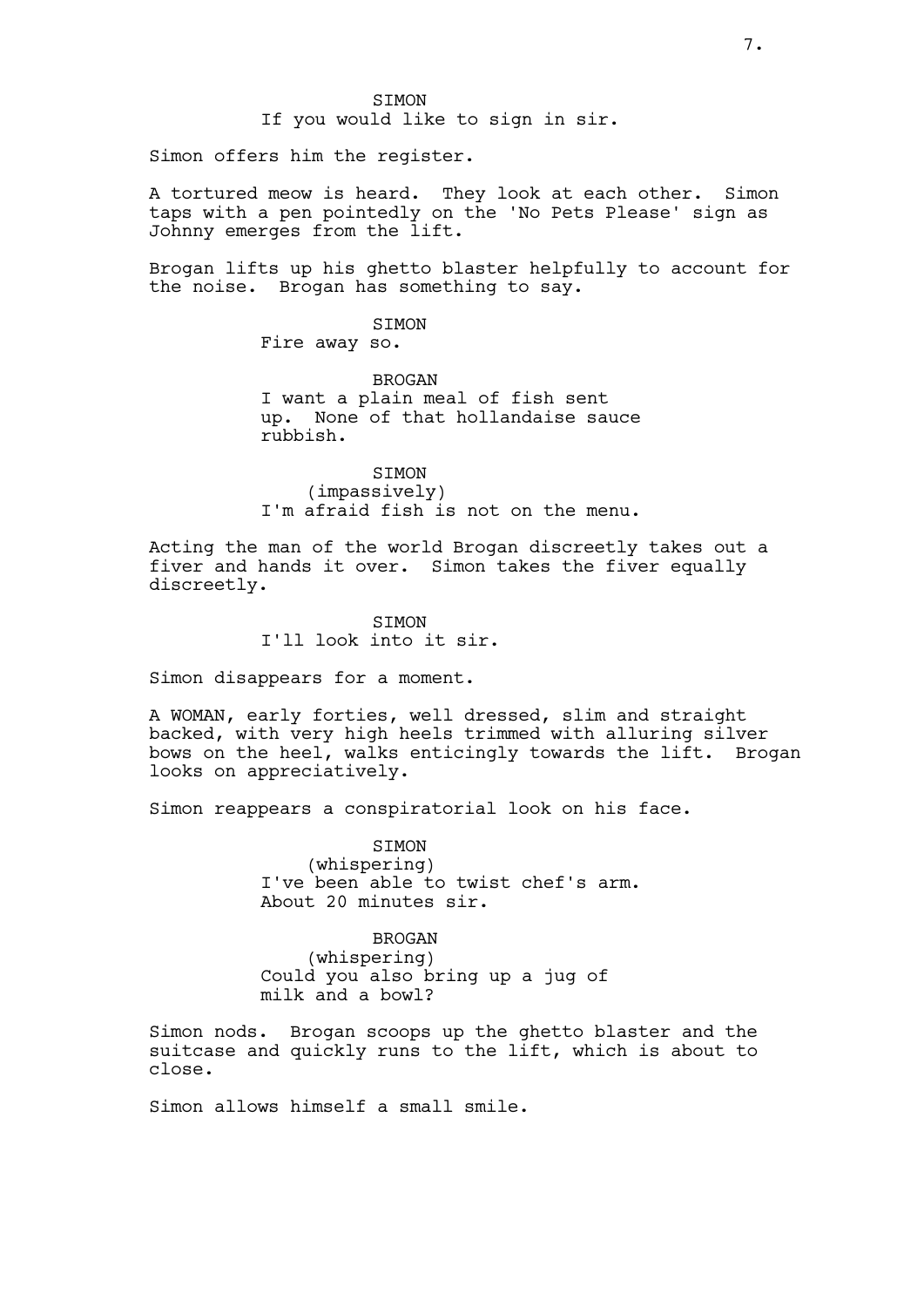Brogan wedges his Adidas trainer in the gap. The doors struggle with the obstacle: a moment of electromechanical indecision before Brogan prises the door open and steps in and grins at the woman with the silver bows.

### 9 INT LIFT - DAY 9

#### BROGAN

## Nearly lost my leg there?

The woman gives him a look like she wishes he had.

Brogan takes out his phase tester and pretends to test the lift trying to look reassuringly electrical.

The woman, unimpressed, turns her back and looks at him surreptitiously in the mirror. Suddenly there is a meow. Her face becomes disdainful.

The lift stops abruptly and they both emerge.

10 INT HALL - DAY 10

The woman walks extremely quickly and tries to get into her room. In her haste she cannot make the key work.

> BROGAN (genuine) Can I help?

He takes the key out of her hand and opens the door for her. He smiles at her. She slams the door in his face. Brogan looks sad and misunderstood.

11 INT ROOM 103 - DAY 11

Brogan locks the door of his shabby room. There is a halo of grey fingerprints around the light switches; an essential painting of cattle by the lakeside over the bed; lime-green bedside lampshades. He sets up his ghetto blaster and tunes to a radio station.

Brogan sings along to everything, but only ever bits.

BROGAN

(sings) I'm gonna hold you till I die, till we both break down and cry..

A knock at the door. Simon enters with the fish dinner. It consists of fish, mashed potato and peas, sputum coloured custard trifle congealing in a glass bowl. He places it on the table. He steadies himself imperceptibly before leaving.

Brogan opens the suitcase. Moggi emerges like a bat out of hell. She leaps straight onto the window ledge staring longingly out at the river and the constant traffic along the quays.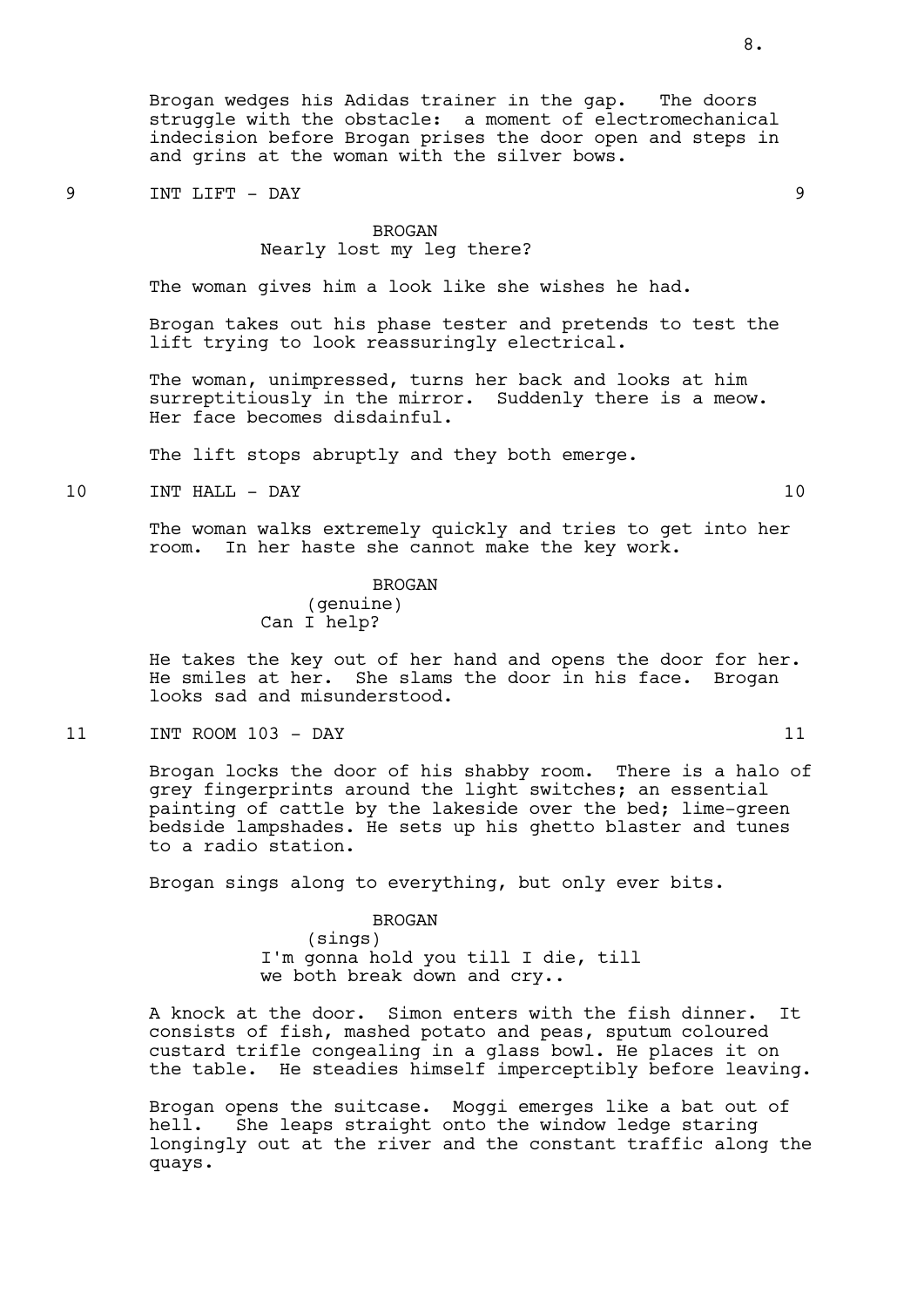Brogan puts the tray on the floor. Moggi is unable to resist the fish and eats daintily.

# BROGAN You're dead mate.

Moggi lifts her head and fixes him with a fearless look.

Brogan unnerved turns up the ghetto blaster. He starts dancing.

He picks up a hammer from the suitcase and does a jig with it. As the music takes him he grasps the hammer and begins to move like a cross between a whirling dervish, a shi'ite Muslim in Jihad and a Scottish caber thrower.

At the height of the growing tension he kneels down to the cat, lines up the hammer with her head, lifts it, and with all the power he can muster brings the hammer down and misses.

### MAGICAL REALISM:

Brogan chases the cat round the room. Lights fall on the floor. Chaos erupts. The cat goes up the curtains. Brogan pulls the curtains down. Silence. The cat stands facing its attacker. Brogan, triumphantly, with incredible strength, pulls the wardrobe over with one hand and it lands smack on the Moggi.

> END OF MAGTCAL REALISM:

There is a knock at the door. Brogan opens it a tad.

SIMON (shouts because of the music) Excuse me sir, but the music. We've had complaints.

Brogan nods and immediately goes to turn down the music. Simon enters, his eyes everywhere. The room is completely normal. Brogan is standing hammer in hand. He shrugs stupidly as Simon looks at him.

> SIMON Will I take the tray?

BROGAN Oh right. Why not?

SIMON Was that okay for you?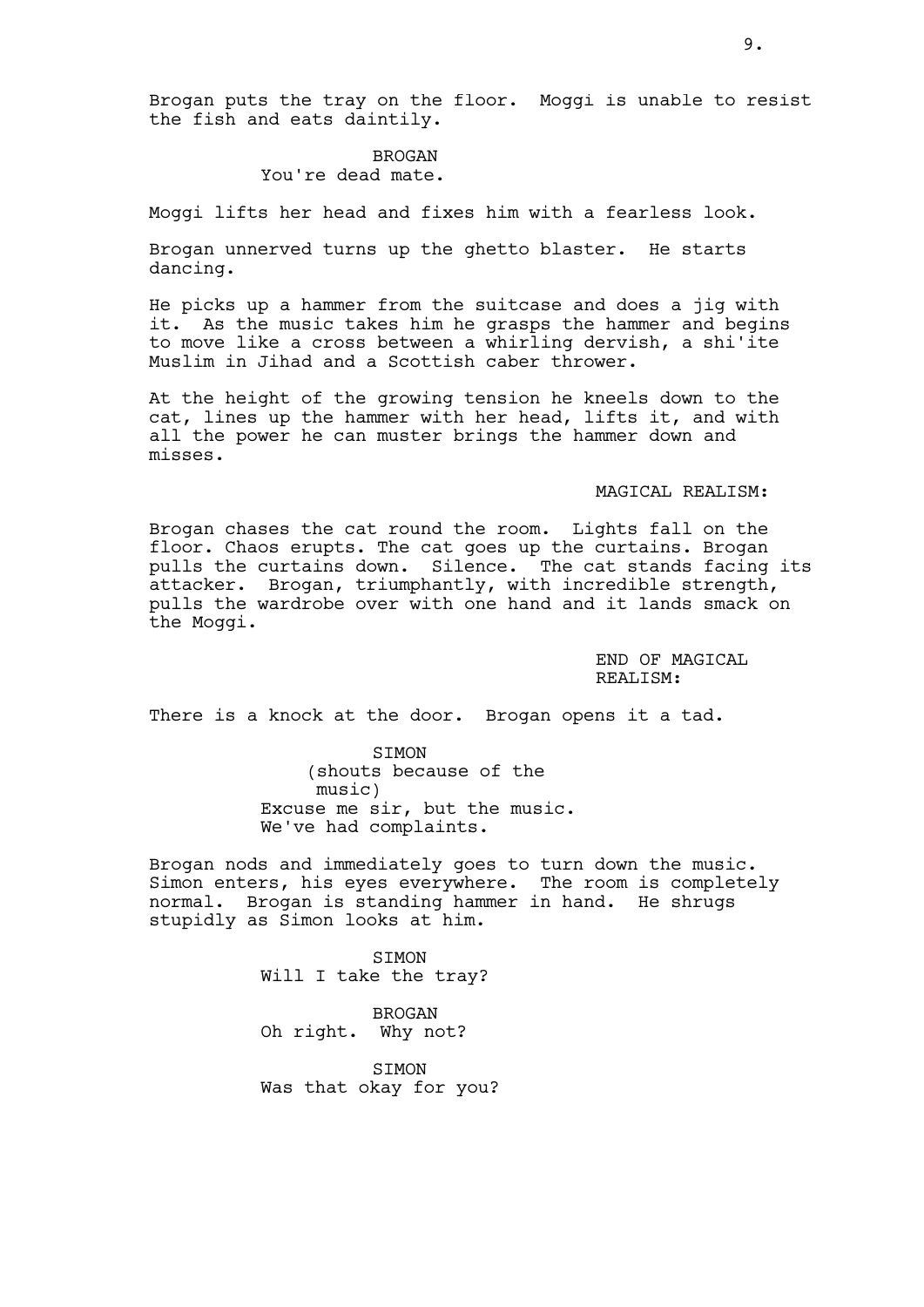BROGAN Dead on. Thanks boss. I love a bit of fish. My compliments to the chef and all that.

Simon picks up the tray. Both notice that the cutlery is still neatly wrapped in the serviette. Neither the mash nor<br>the peas have been touched: the custard almost intact. He the peas have been touched; the custard almost intact. fixes Brogan with a knowing look and without a word goes to the door.

A meow is heard coming from the wardrobe. Simon looks back from the door.

> BROGAN Drunk on duty could be worth a mention.

Brogan smiles as he hands him a note. Simon and Brogan's eyes meet and acknowledge each other.

Brogan quickly holds open the door for the porter who takes a moment to get his bearings so he can walk in a straight line through the door.

Brogan shuts the door with relief.

He goes to the wardrobe and the cat steps out and immediately jumps on the windowsill.

He walks to the window; the cat studiously ignores him. Looking at the Liffey suddenly Brogan gets an idea. He shows the cat the hammer, and then throws it down.

The cat, relieved, lies down.

Brogan then picks up a heavy ashtray and places it in the suitcase, locks the case and throws it onto the bed looking at the cat tellingly.

### BROGAN

Drowning.

The cat simply yawns and closes its eyes.

Brogan makes another call.

## BROGAN Moggi, Moggi, Moggi.

He holds the receiver to the cat who listens to her mistress shouting and meows pitifully.

Suddenly a man's voice breaks in and starts shouting.

Moggi looks at Brogan with deep hurt. Brogan listens to the male voice barking on the phone, alternate with the female voice and finally hangs up.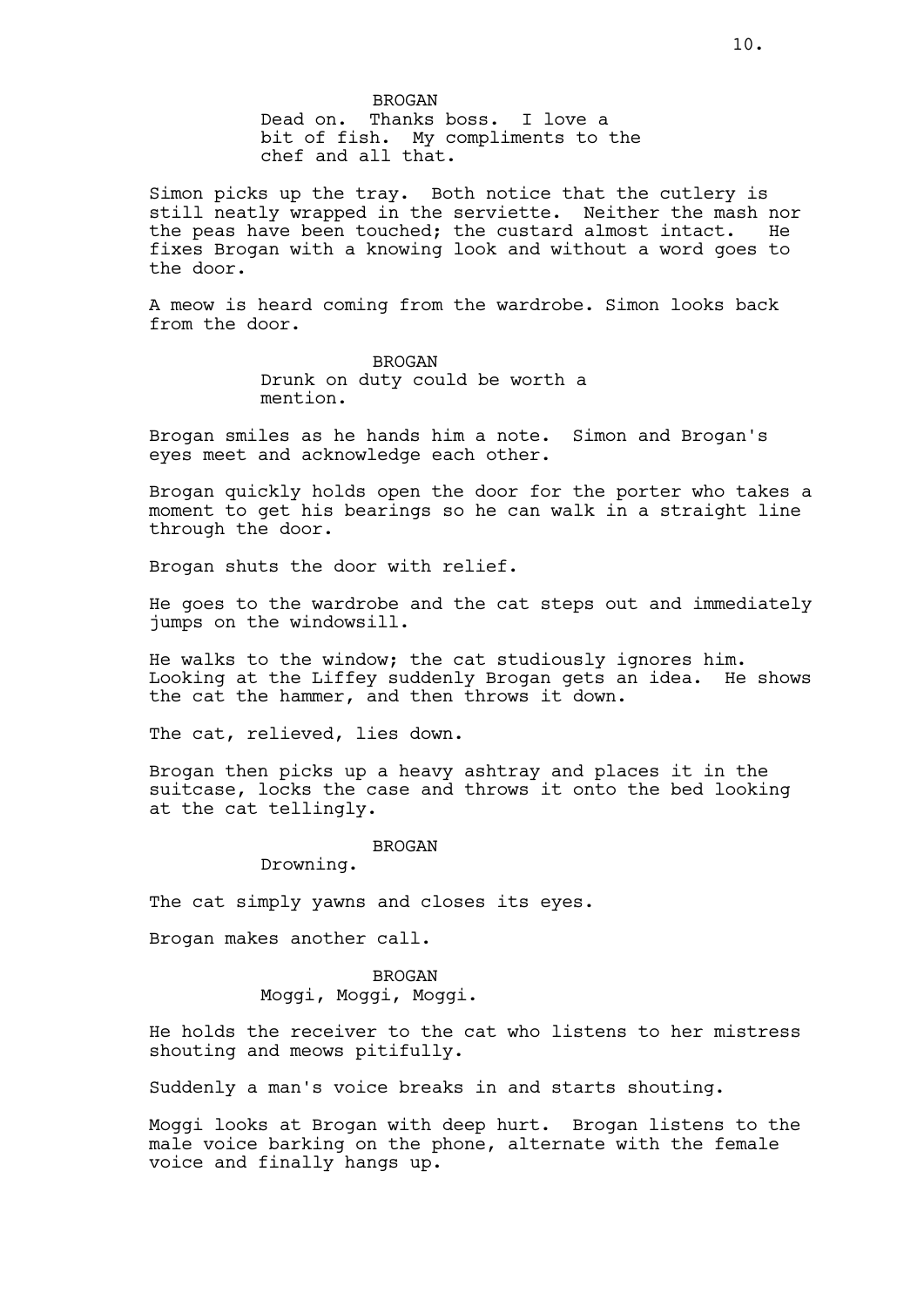Moggi puts her nose in the air and looks out on the Liffey. Without thinking Brogan reaches out and strokes the cat, who immediately arches her back and begins to purr. Brogan tickles her chin,she stretches her neck, then he comes to himself and suddenly withdraws his hand as if he has touched a hot iron.

> BROGAN I'm off after a little appreciation.

Moggi meows empathetically.

## 12 INT HOTEL LOBBY - EVENING 12

Brogan emerges from the lift ready for the bar. He puts his phase tester in his pocket. He sees Simon who nods at him.

> BROGAN (looking around) You've got it made living here. (Simon nods obligingly his face a mask) I'm in between places. Got turned out of my flat, like.

**STMON** That's something to think about.

#### BROGAN

(laughing at himself) Yeh. She took in a new boyfriend and threw me out. What can you do?

Silence.

**STMON** There's no justice in love and war.

## BROGAN

(impressed) You're dead right man. Come 'ere. What's your poison?

SIMON (whispers) A drop of vodka. No ice, thanks! (he nods towards his booth) I've plenty of tonic in there.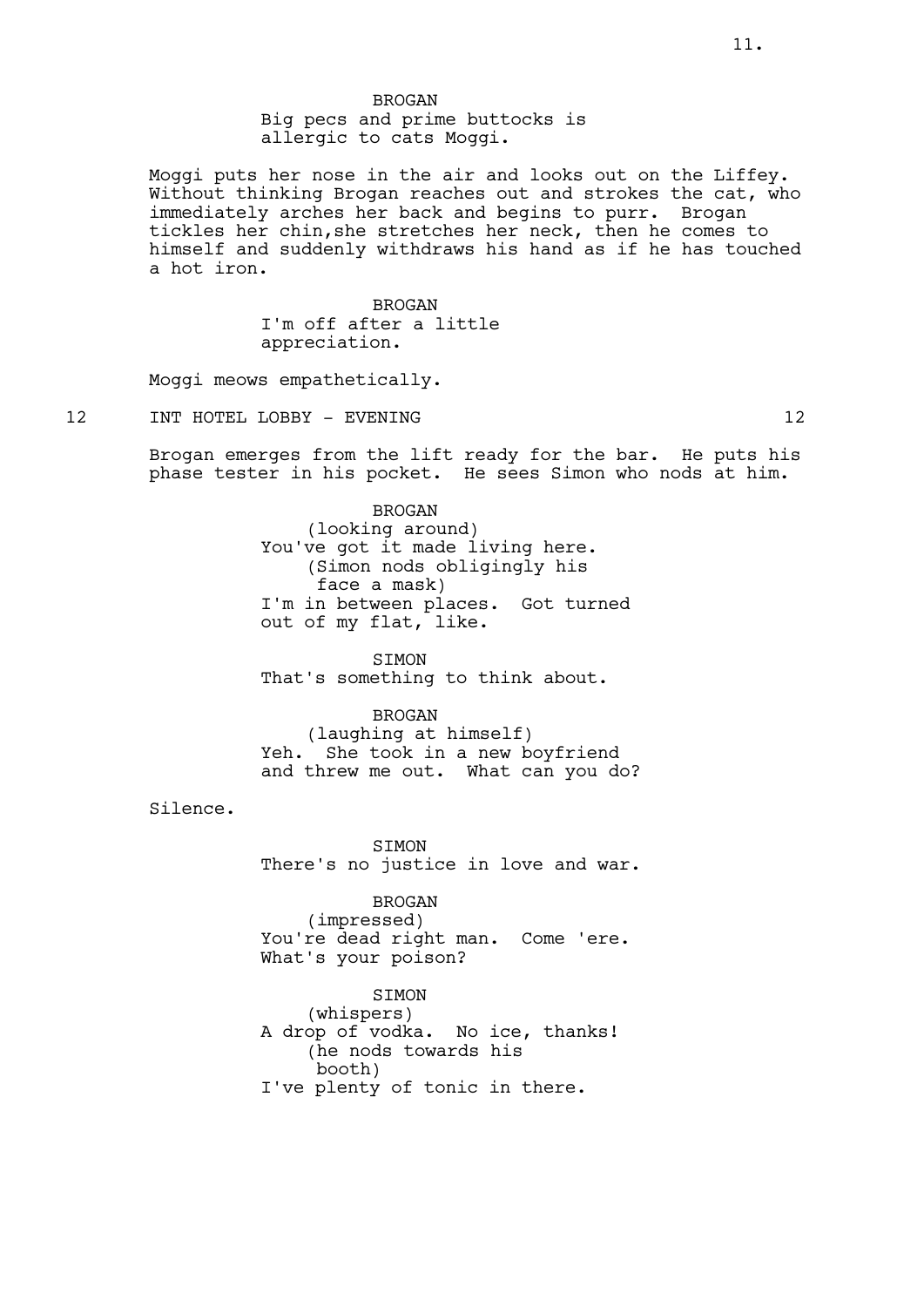## 13 BAR NIGHT 13 13

His mood more upbeat Brogan orders the drinks. He knocks back tequila and orders another. The bar is much busier. Without warning the lights go down, the disco lights go on, multi coloured shapes cascade over the surfaces. The music starts throbbing.

Suddenly he hears singing. He looks over and three young women (19), carbon copies of each other, all with frizzy, high voltage blonde hair, are singing happy birthday to one of them standing in the middle who sings as lustily as the rest.

Suddenly a large middle-aged man with a huge belly jumps up and starts gyrating all around her. The girls are up for some "crack" tonight. The birthday girl laughs breezily.

A song of sisterhood comes blaring out of the speakers. The girls yell as one, push aside the belly dancer and dive onto the dance floor at the end of the bar.

Meanwhile at the bar, another woman COLLETTE (38), who in the light looks 30, long dark dyed hair, intelligent dark eyes that miss nothing, wearing a leather jacket, too tight too short skirt, sits quietly at the bar watching Brogan, nursing her drink, smoking profusely.

The girls are singing as one to the song. Timing, has never been Brogan's strong point. He swaggers over to join them.

## MAGIC REALISM:

The three women become like synchronised swimmers dressed in their clubbing finery, but in a swimming pool. Brogan, dressed in Bermudas, swims over to join them. He performs adventurously with each one in turn. They refuse to break formation.

Redoubling his efforts, but becoming increasingly unable to cope, he energetically begins to drown.

> END OF MAGIC REALISM:

Brogan throws himself around in an adventurous shuffle with octopus elbows and knees. The girls are concerned he will injure himself. His shirt and trousers take on a life of their own and begin to part company.

> GIRL 1 What in the name of Jesus are you trying to do to yourself.

GIRL 2 You'll give yourself a groin injury that way.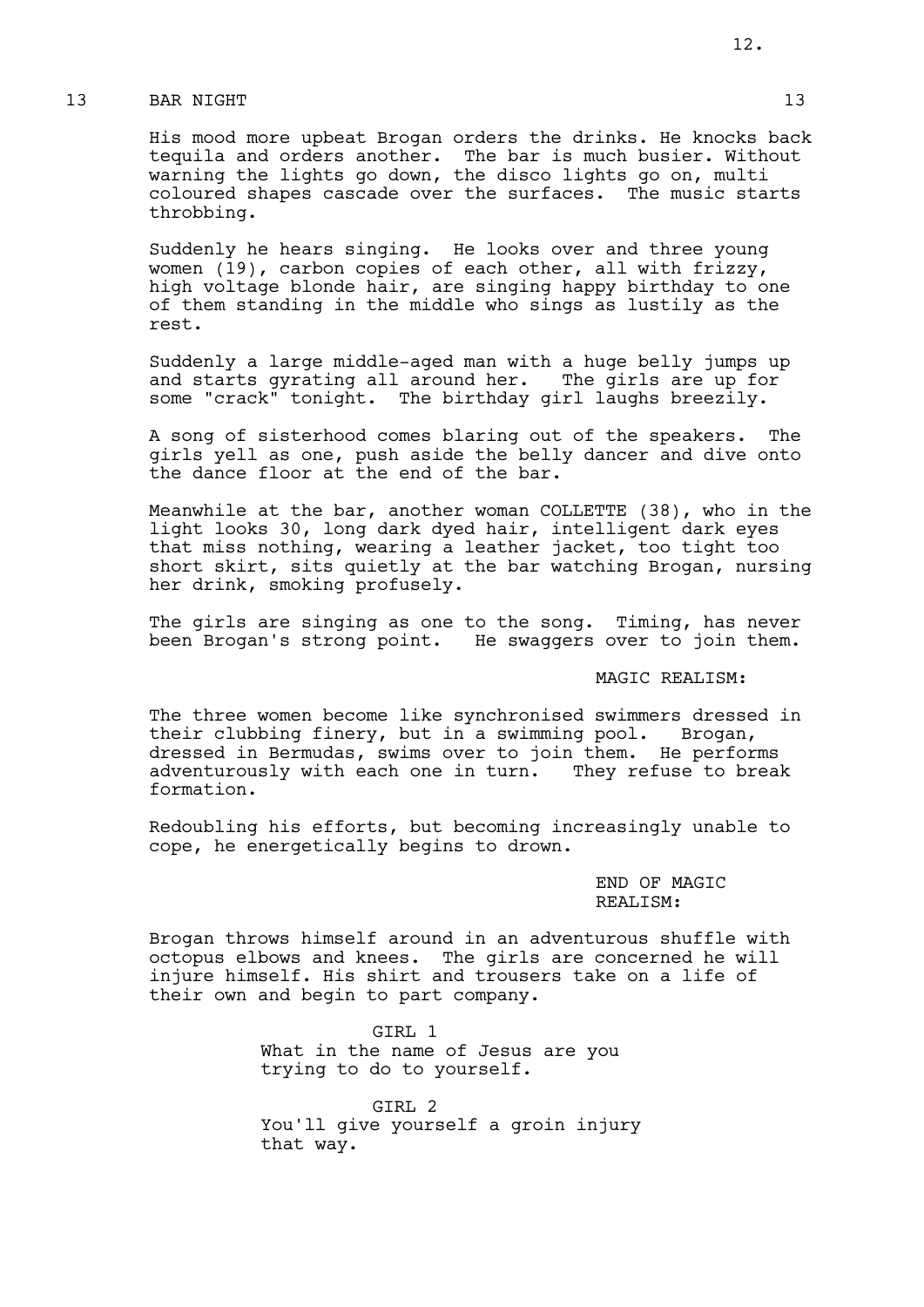They turn their backs, but that only encourages Brogan even more. His shirt is now loose and exposing hairy flesh. His phase tester falls on the floor. The girls have had enough and walk off the floor.

#### MAGIC REALISM:

Brogan is still in his Bermudas. The girls turn on him and say in unison.

> GTRL 1 You're a loser Brogan.

GIRL 2 You've never won anything in your life.

GIRL 3 You couldn't even win a free car wash.

Everybody is staring at him. They are looking at the fact his Bermudas were hanging off him and exposing his bum cleavage.

> END OF MAGIC REALISM:

BROGAN (declares) My buttocks are made of Sheffield steel.

Alone in the middle of the dance floor and embarrassed at speaking out loud to no-one, Brogan, picks up the phase tester and limps back to the bar to refuel. He tucks in his shirt feeling very sorry for himself.

He is aware that Collette, is sitting next to him at the bar. He looks at her and she smiles right back at him.

> BROGAN Would you like a drink?

COLLETTE Remy Martin thanks.

He gets the drinks in.

COLLETTE

I'm Collette.

### BROGAN

Brogan.

He starts stirring his tequila absent mindedly with his screwdriver.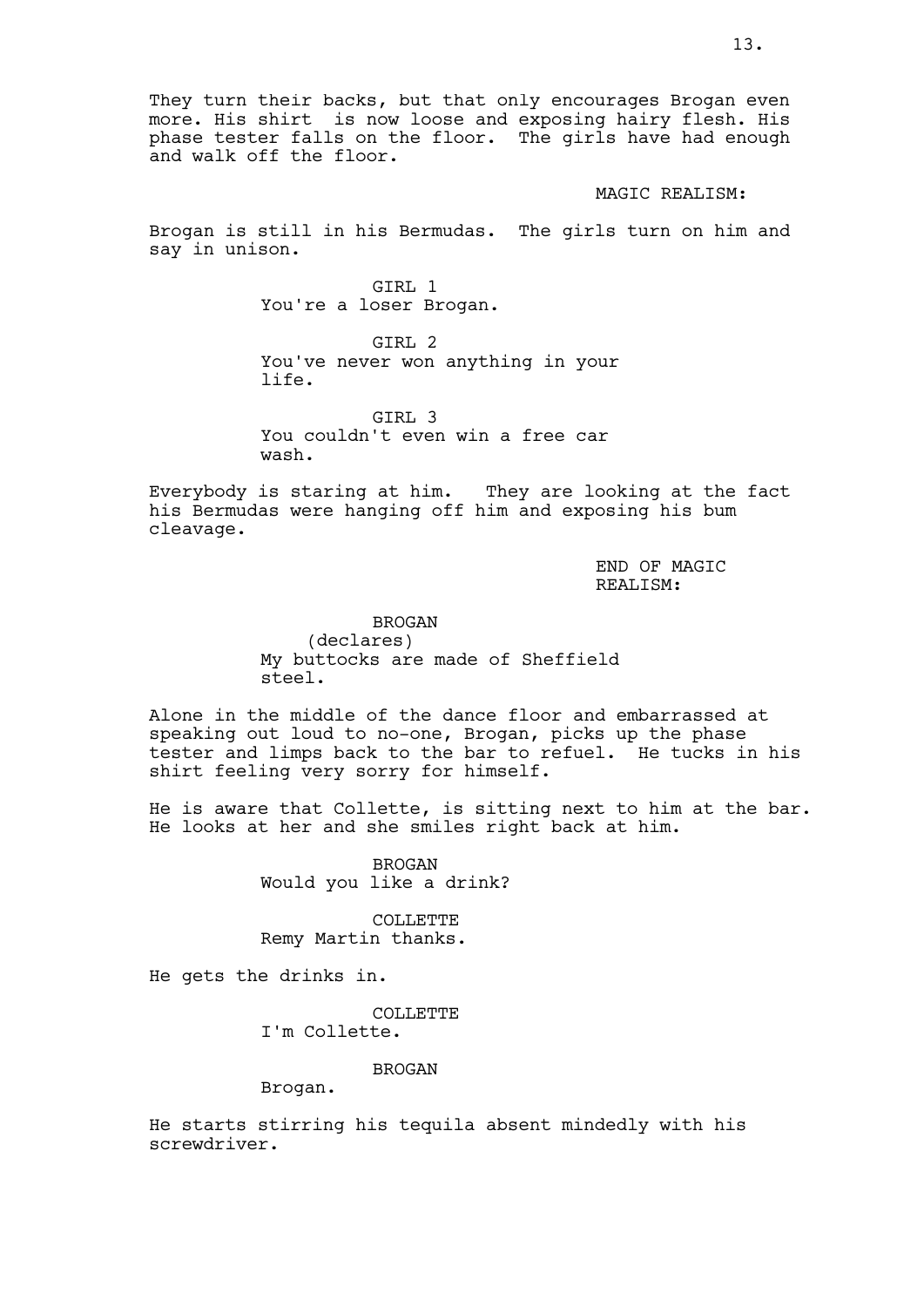BROGAN And what do you do?

COLLETTE I listen. (beat) You?

### BROGAN

Electrician, but I'm fed up with wiring sockets every day. My girlfriend has just thrown me out and taken in some total clown.

COLLETTE You're not so bad yourself. (Brogan misses the irony) You've obviously got a good mind.

Brogan was cheering up.

**BROGAN** What do you think of Liveline?

#### COLLETTE

Never listen to it. Besides I'm rarely up then. All that moral outrage, too much at that time of day.

BROGAN A woman after my own heart.

COLLETTE Would you like to discuss the subject further upstairs?

Brogan can hardly believe his luck and chokes on his tequila.

COLLETTE

For a fee.

Brogan weighs up the offer. Tempting. He nods and together they leave the bar.

14 HOTEL ROOM 103 – NIGHT 14 HOTEL 14

In the room Collette sits down on the bed. She takes off her shoes and discreetly opens a button or two on her blouse to show the ring in her belly button and a glimpse of her red Affinity bra. As she lies back Brogan catches a glimpse of her red knickers as she puts her legs straight out on the bed.

He gives her all the pillows and makes sure she's comfortable. As he does so, Collette begins to take off his jacket. This is not what Brogan has in mind.

He gets up and begins to pace. Without realising it the cat is watching him as attentively as Collette.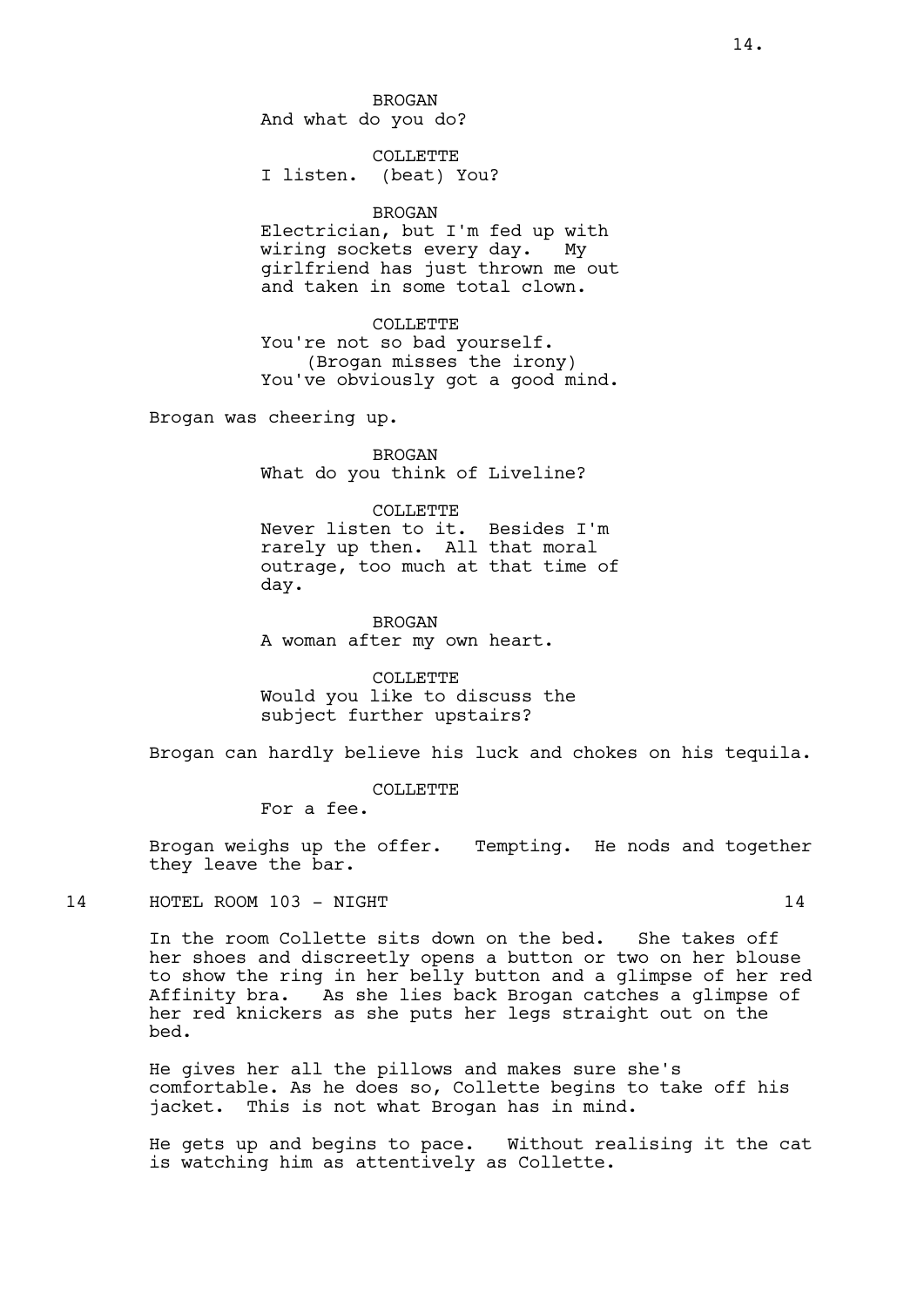#### COLLETTE

Never.

BROGAN I can talk about feelings, relationships and multiple organisms. I am the sensitive type, in touch with the feminine side of my nature.

Collette looks at Brogan sympathetically. She pats the duvet beside her. Brogan dutifully sits. He removes his phase tester and places it beside her, then his jacket. She takes hold of his arm and strokes it while they talk. She begins to remove his shirt.

> COLLETTE She's no good for you. You've done the right thing running away. What else did she say?

> BROGAN She went on and on about the sink. It was very hurtful. I told her I'd love to be her cat. The more I said I wanted her the angrier she got.

Collette begins to undo his trousers.

COLLETTE

The wagon!

BROGAN I know. It's outrageous.

Brogan gets up and starts pacing up and down again. Suddenly there is a meow. Collette suddenly spies the cat and opens her arms, delight on her face.

> COLLETTE Come here Kitty.

BROGAN Her name is Moggi.

The cat unsure at first goes over to Collette and starts purring for sympathy, tail up. Collette begins to stroke her, letting the cat push its head against her body. It brushes off her breasts and nestles right in under the Affinity Bra for protection.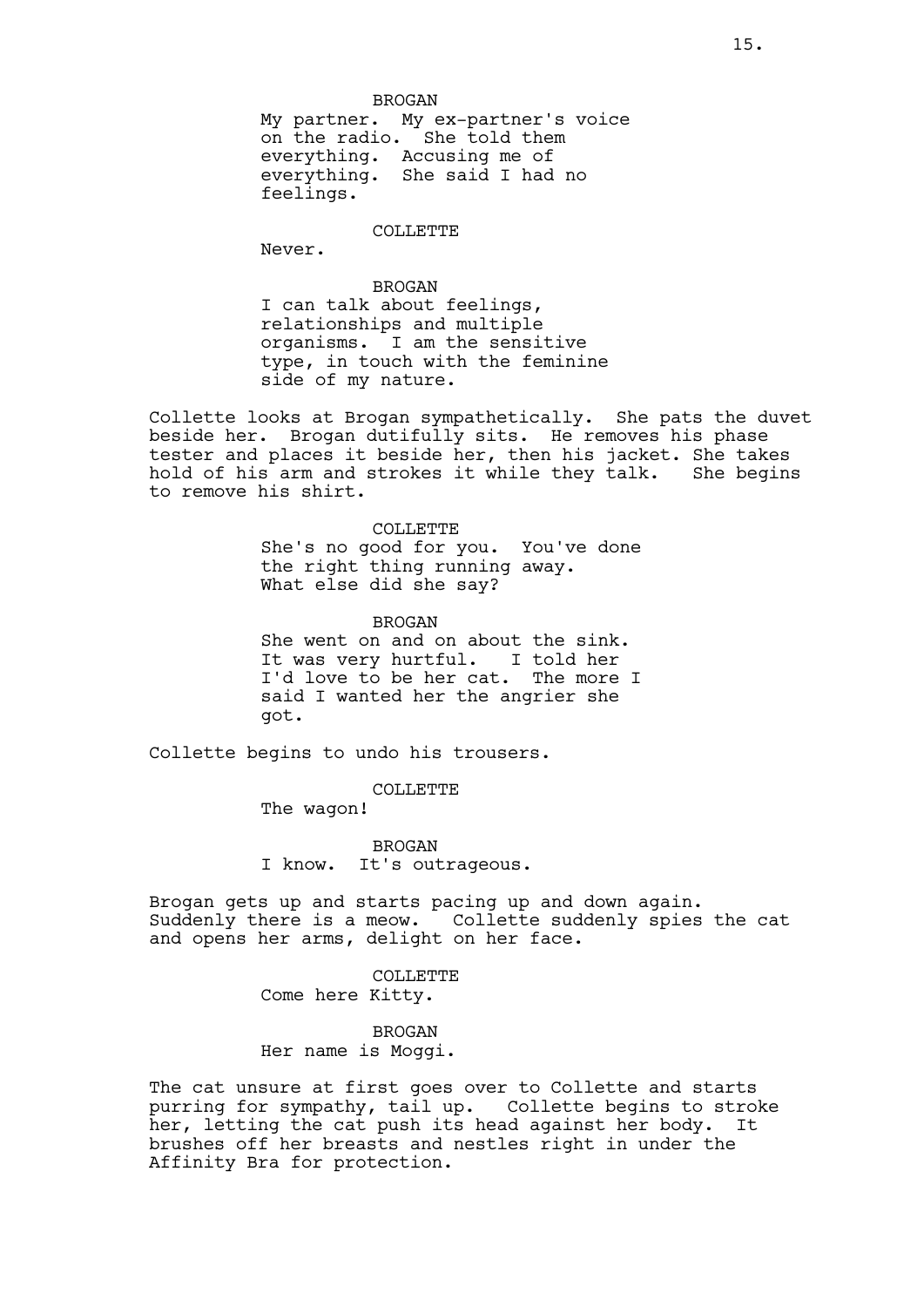COLLETTE You took her cat.

BROGAN You're dead right I did.

COLLETTE To get your own back?

BROGAN She'll never see that cat alive<br>again. That's for sure. That's for sure.

COLLETTE Life's too short for things like that. Don't want to end up on your own do you?

Suddenly Collette pushes the cat away and beckons to him. The cat looks at Brogan disqusted by the turn of events.

Brogan gets onto the bed and lies down beside Collette, his head under her Affinity bra. He closes his eyes and purrs.

Time passes.

Brogan wakes and gently sits up. Collette is fast asleep. The cat is curled up on the bed as well. Unexpectedly Moggi chooses this moment to approach Brogan and climb onto his lap.

A softer Brogan starts to stroke the cat.

# BROGAN

(whispering) Moggi, it was never personal. Miss Cactus legs just drove me to it.

Moggi looks at him as if she agrees with every word.

Brogan lifts the cat onto the bed carefully. He then gets up, puts on his shirt and jacket, picks up his phase tester, and quietly lets himself out of the room.

15 INT HOTEL LOBBY - EARLY HOURS OF THE MORNING 15

Brogan wanders through from the bar holding two drinks. He is looking for Simon. He finds him in his booth. Simon is holding his photograph. Brogan hands him the drink apologetically.

## BROGAN Sorry about that man.

Simon nods acceptingly and takes the drink. He motions to Brogan to pull up a chair whilst he takes his tonic and adds it ceremoniously to his drink.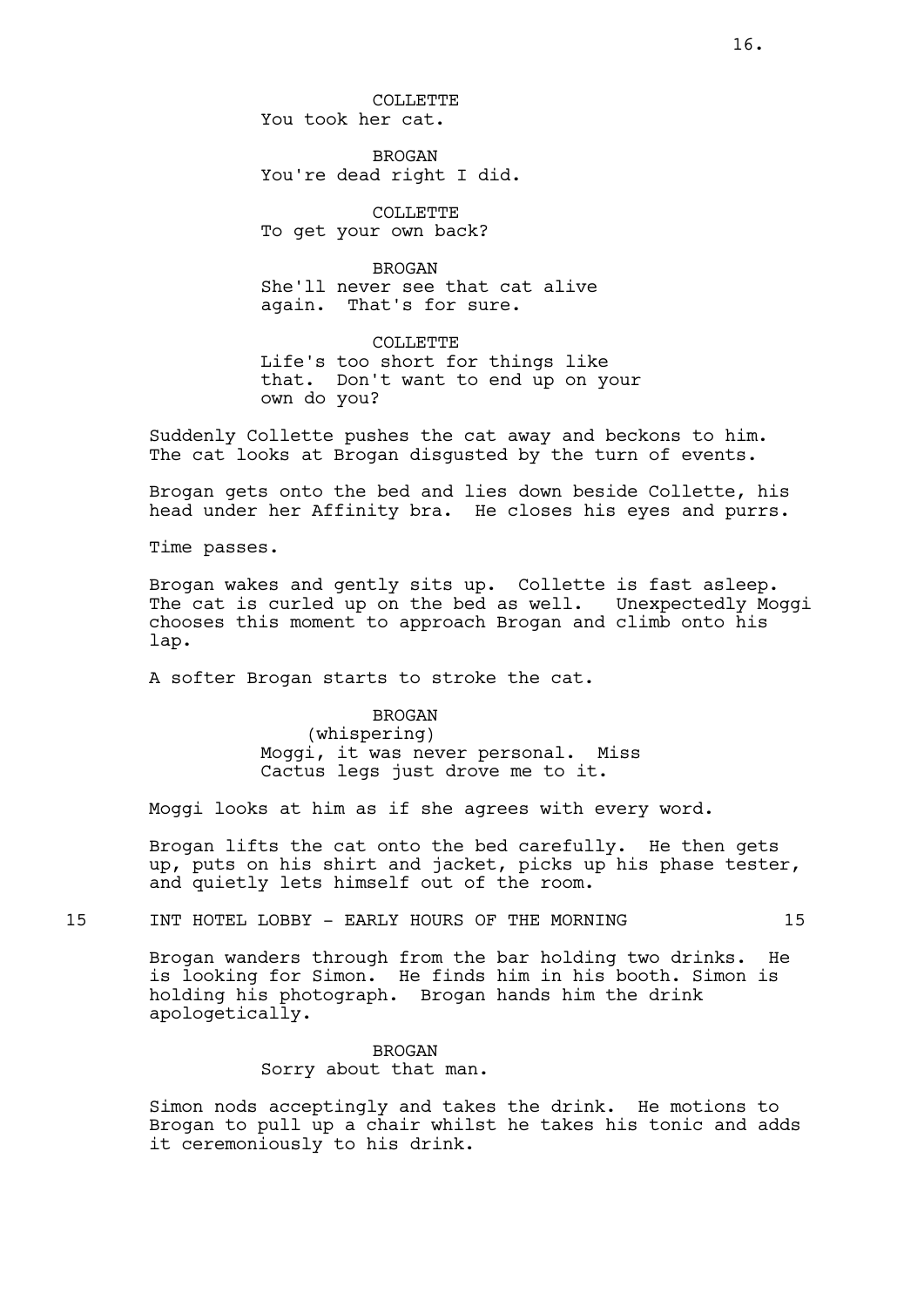There is a genuine companionship in their silence. Brogan taps the photograph and looks at him.

> SIMON Catherine. 38 years we were married. I moved in here after she died.

Brogan whistles with surprise.

BROGAN

What do you think about cats?

SIMON What do I think about cats?

BROGAN

Cold creatures. You show them loads of affection. Best of food. Total devotion. And what do you get in return? Nothing.

**STMON** 

In my experience a cat is generally her own boss.

BROGAN

A cat will use you and then turn round and walk away. A dog is different. A dog will lay down his life for you. Whereas a cat will take everything from you and throw you out on your ear. Where's the loyalty in that?

SIMON (empathetically) Many do not deserve to be trusted.

**STMON** (wanting to talk) I too am being thrown out.

BROGAN (genuinely concerned) No way.

SIMON

The hotel is being remodelled. The young manager's bought it. Only a matter of time now. In fact I'm marked down for demolition myself.

BROGAN (thinking he understands) I'm sorry to hear that.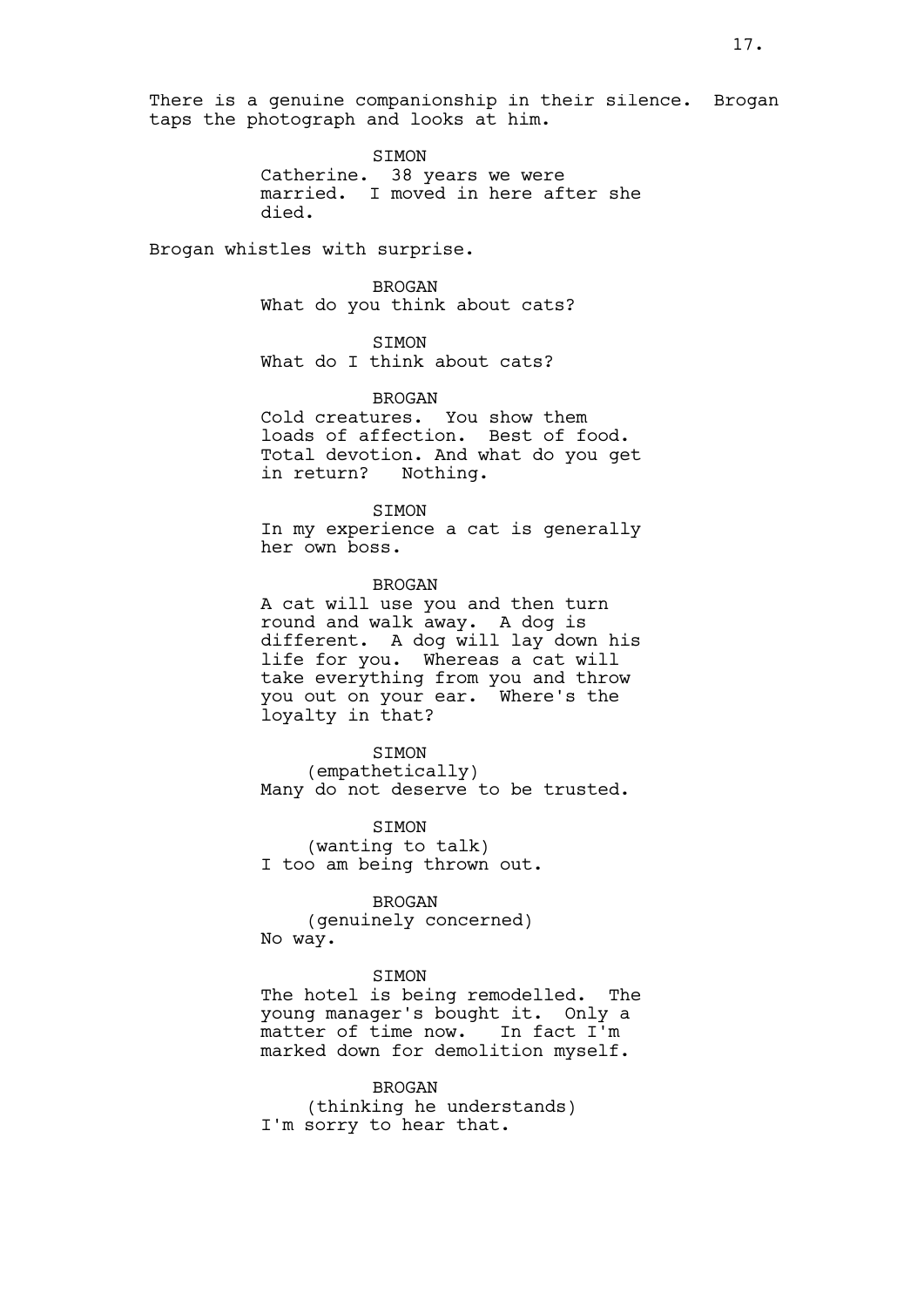SIMON Been struck down by the big C, Cancer.

BROGAN (shocked to his trainers) Jesus! I thought I had problems.

#### **STMON**

There's not much hope. Sorry to talk about such morbid matters.

### BROGAN

Are you on treatment?

#### SIMON

Forget it. They more or less said there was no point. Sure, look at me.

#### BROGAN

That's outrageous. Don't let them get away with it. Pressure them.

SIMON They're after giving me six months. A year maybe at the most.

BROGAN Jesus. That's not fair, Simon. (beat) Do you get much pain? Me I'm a total coward when it comes to pain.

#### **STMON**

Who cares about mortification of the flesh? No point in worrying about it. No matter how long before the demolition team arrive, it is my opinion, that it is essential to make the most of life. I can pack more into a year than a lot of these young pups.

Brogan is hanging on every word.

SIMON I'm thinking of doing a degree.

# BROGAN

(bemused) Fair play to you Simon.

SIMON Got to live a hundred per cent while you can.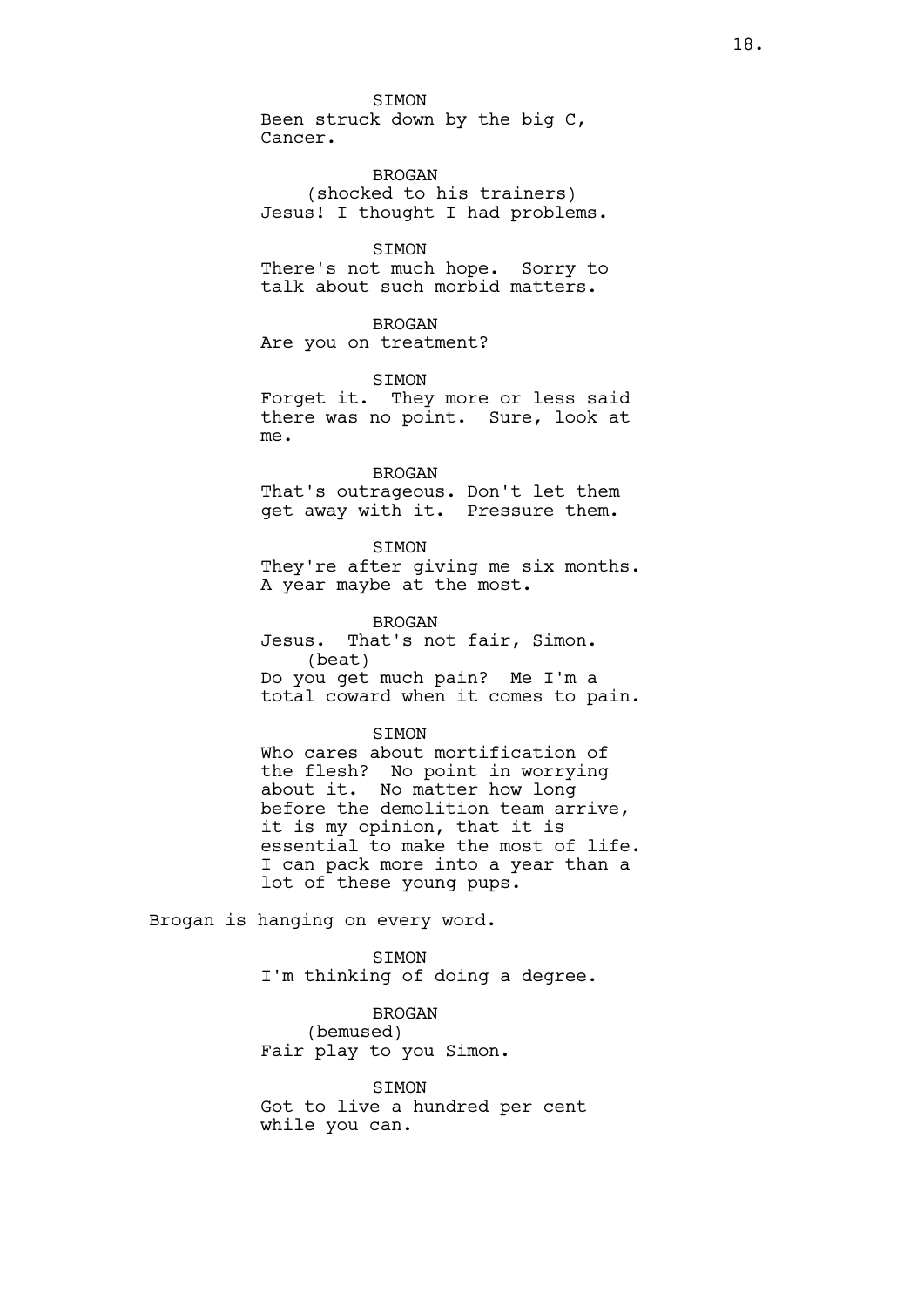Brogan and Simon sit deep in empathetic thought and finish their drinks. The closing bell sounds.

#### BROGAN

Time's up!

Simon smiles. Brogan suddenly realises what he's said.

BROGAN Another drink man?

Simon nods appreciatively and Brogan pads off to the bar.

Simon stands with great concentration. He picks up a clothes brush and carefully brushes off each shoulder. He replaces the brush with precision.

Brogan returns with the drinks and hands one to Simon.

**STMON** Thinking of Irish History. Give me something to talk to Catherine about.

Brogan nods respectfully and leaves for the lift.

Simon lifts his glass and watches as Brogan gets into the lift. Simon sits down again with great dignity, fills his glass with some tonic and drinks.

16 INT ROOM 103 - VERY EARLY MORNING 16

Brogan lets himself into the room as quietly as he can. Moggi is nestled asleep on the slumbering Collette.

MAGICAL REALISM:

Moggi is standing in the microwave. A finger flutters over the numbers.

Brogan does not want this though. He opens the microwave and takes out the cat.

> END OF MAGICAL REALISM:

Brogan sits in a chair by the window with his drink. Out of the blue the cat lands on his lap, lies down and purrs profusely.

> BROGAN He's dying Moggi and he talks about doing a degree. Jesus, what would I be doing if I only had 6 months? I'd be eating cream doughnuts. No more vegetables. Booze on tap and a steady stream of gorgeous nurses monitoring my temperature. (MORE)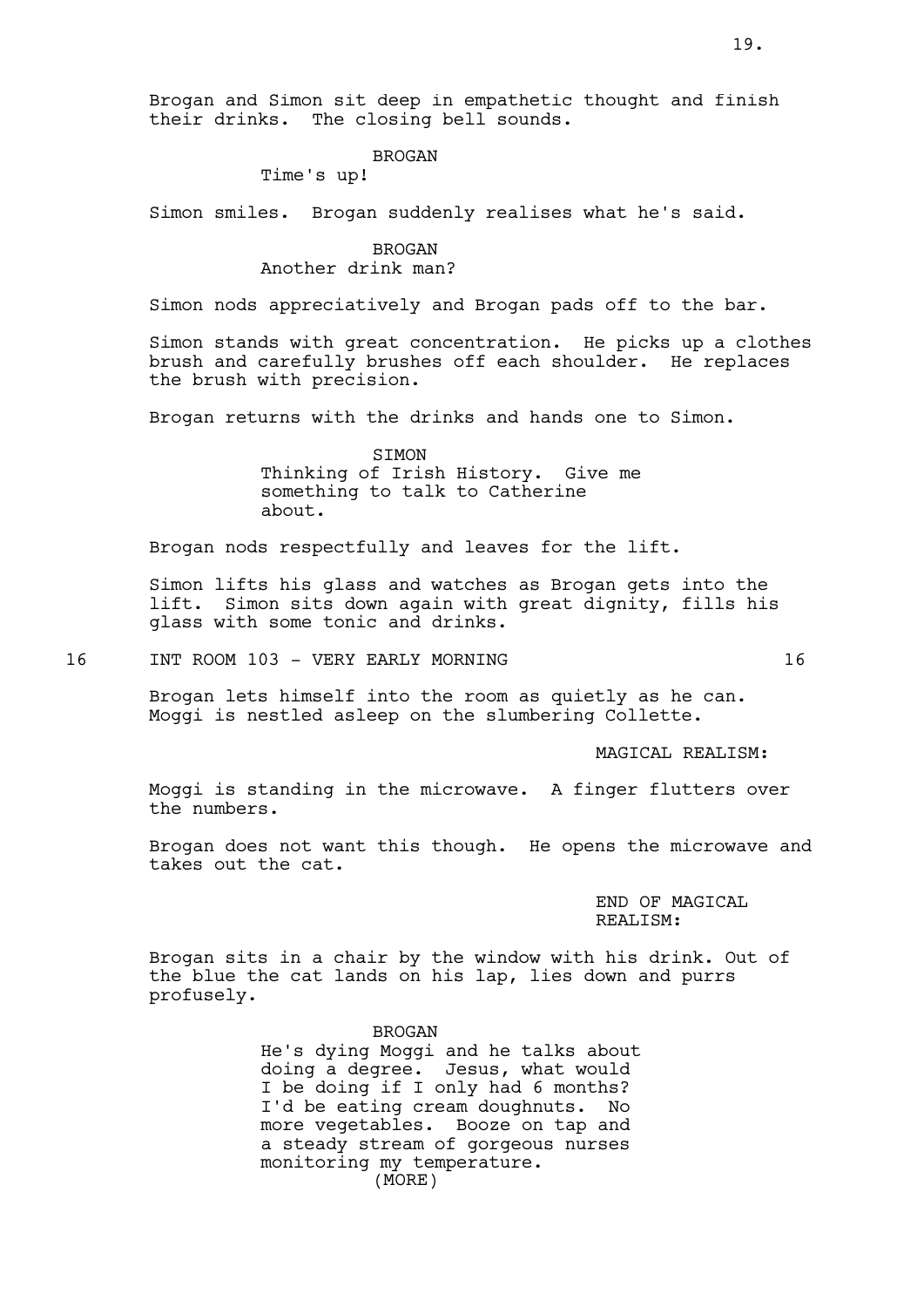There was I, only bothered about trying to impress some frizzy soft top. He's on his own. You're on your own Moggi. I'm on my own. (Beat) A fucking degree! BROGAN (cont'd)

The two of them sit together contentedly contemplating life.

## 17 INT LOBBY - VERY EARLY MORNING 17

Simon has dozed off. An intermission of peace has fallen over Finbar's Hotel.

SOUND OVER: an irritating knocking of metal hitting glass breaks into the silence.

Annoyed Simon gets up and squints through the revolving door glass. Reluctantly he unlocks the door and is hit by the force of Patricia shouting profanities. Her partner, Connor (36) all prime pecs and buttocks, wears a sheepskin coat and a pained and suffering face.

> PATRICIA You've got a Mr Brogan here in this hotel, haven't you? His work said.

**STMON** Now hold on a minute.

PATRICIA He's got my cat.

Simon taps the sign on the reception desk.

**STMON** Madam. We don't allow any pets in this hotel.

PATRICIA You're in big trouble if you don't tell me where he is. This minute!

CONNOR (knows this could get heavy) She's serious.

Simon sizes them both up, refusing to be intimidated.

SIMON I'm afraid you'll have to leave.

Patricia then starts to try and get behind reception. Simon blocks her way. Connor attempts to stop her.

> PATRICIA I want to see the manager.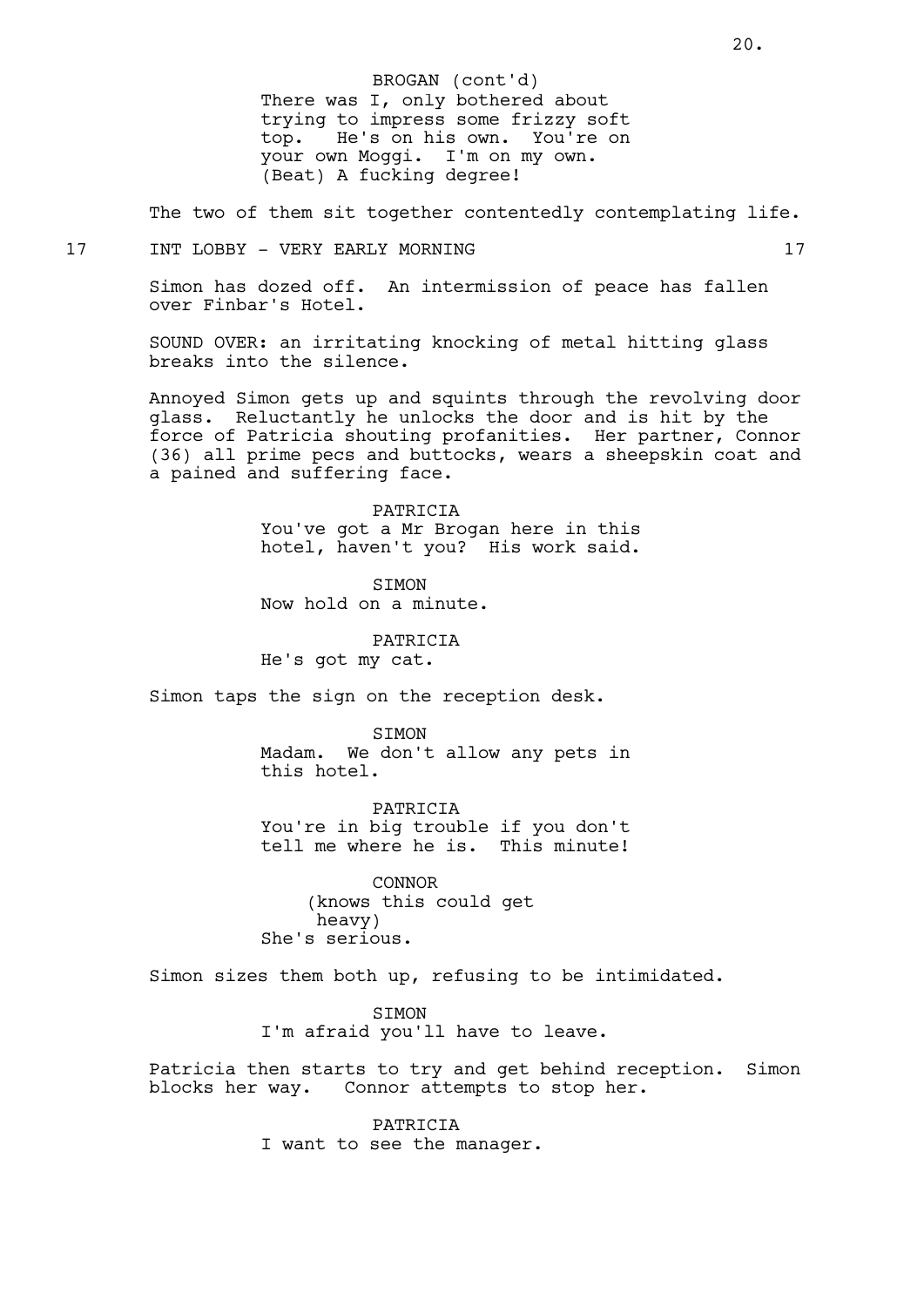CONNOR

Sweetheart.

SIMON I'm calling the guarda.

PATRICIA You're harbouring a vicious cat killer.

CONNOR Patricia, please.

Connor pulls her towards the door with all his might.

CONNOR There are other ways of getting him.

He pulls her into the revolving doors. The doors start to move. Her voice recedes into the distance.

#### PATRICIA

I'm going to phone Liveline about this. I'm going to ruin this hotel. I'll have this place closed down.

Simon has an expression of laconic endurance on his face. He locks the doors. He then looks through the window and watches them struggle to a parked car. They get into the car and wait.

18 INT CAR - VERY EARLY MORNING 18

Patricia fixes her hysterical and frenzied eyes on the door of the hotel waiting for Brogan to emerge.

19 INT WINDOW OF BROGAN'S ROOM - VERY EARLY MORNING 19

The cat is looking down nonchalantly at the hysterical scene below.

20 INT ROOM 103 - DAWN 20

Brogan, stands watching the beginnings of light appear on the horizon. It is reflected on his face.

He goes over to the slumbering Collette, takes a generous amount of money out of his wallet and leaves it on the side for her.

He writes a brief note on Finbar's Hotel notepaper and props it up beside the money.

He picks up his ghetto blaster and his suitcase and walks out of the door.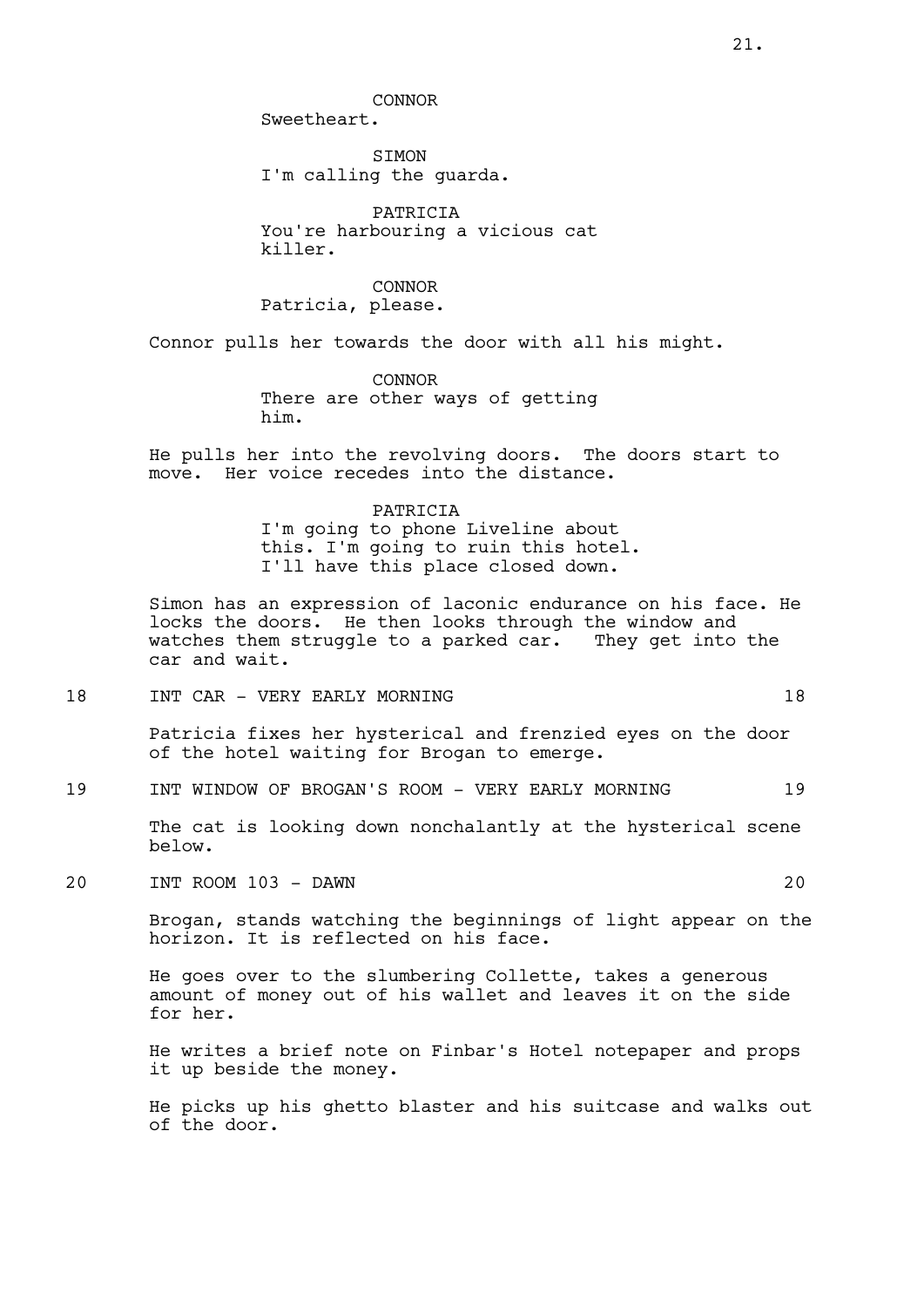### 21 INT LOBBY - DAWN 21

Simon, sees him emerge from the lift and goes over to him excitedly.

> SIMON She's outside in the car, waiting. With her heavy new boyfriend.

Brogan takes the news nonchalantly. He smiles.

BROGAN What pub do you drink in Simon?

SIMON (surprised) Wind Jammer.

BROGAN When are you normally off duty because I'd be honoured to have a drink with you one of these days.

Simon's eyes fill momentarily.

SIMON Next Tuesday night.

Brogan nods.

BROGAN You mind your health now.

Brogan takes hold of his hand to shake it.

BROGAN Get all the treatment you can. I'll see you Tuesday.

SIMON Take care of the cat.

Simon points down to the suitcase.

#### BROGAN

(smiling) I intend to.

Simon goes over to the door and lets Brogan out.

22 EXT HOTEL - DAWN 22

Brogan walks away towards the river. He walks straight past the car parked outside.

Inside the car the occupants seem asleep.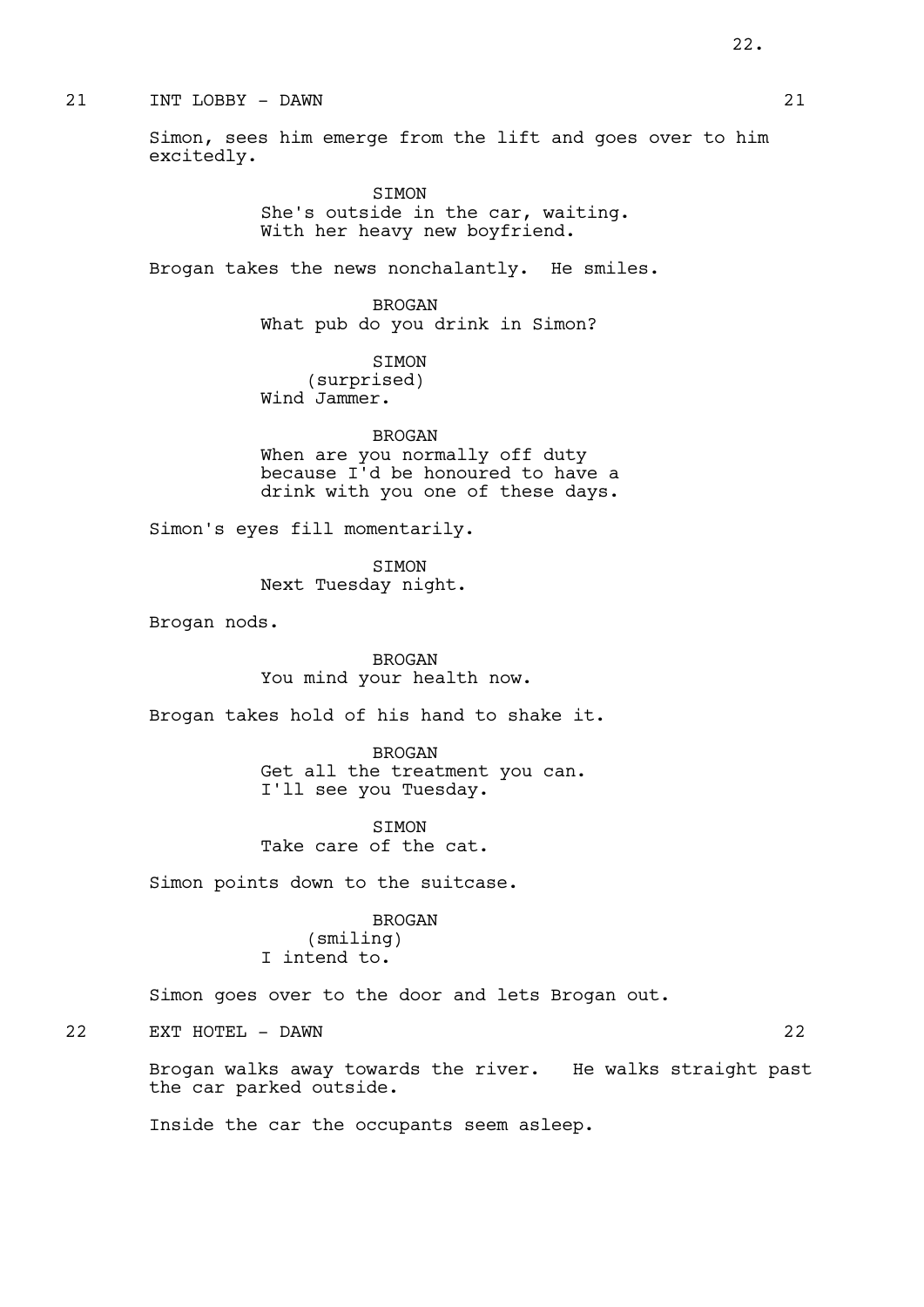Brogan turns round and looks back at the hotel windows upstairs.

Scavenging seagulls have begun to descend on the deserted streets. Brogan resumes his single-minded march towards the quays.

### 23 INT CAR - DAWN 23

Patricia suddenly jerks awake. She looks round frantically and sees Brogan walking. She jumps out of the car.

She jumps back in the car and wakes Connor.

PATRICIA You're letting the most notorious cat killer of all time get away.

24 EXT STREET - DAWN 24

Patricia starts running after Brogan shouting at the top of her voice.

> PATRICIA Come back Brogan. Brogan!

Brogan doesn't even bother to quicken his step. He stops and stands at the wall of the river, near the O'Connell Bridge and looks down into the orange-brown water.

He turns round to look at his pursuers.

He waits for an instant and then motions as if to throw the suitcase into the water.

#### MAGIC REALISM:

As he watches, in slow motion, the suitcase opens and Patricia screams as she falls out of suitcase, thrashes about in the air and lands in the water. She sinks like a stone into the deep.

> END OF MAGIC REALISM:

Brogan then takes hold of the suitcase and throws it into the river. He watches it floating at first before it begins to sink.

25 EXT RIVER PARAPET - DAWN 25

Patricia stops where the suitcase was thrown. She looks over the parapet. The suitcase is still partially visible above the surface of the river.

She pummels Connor.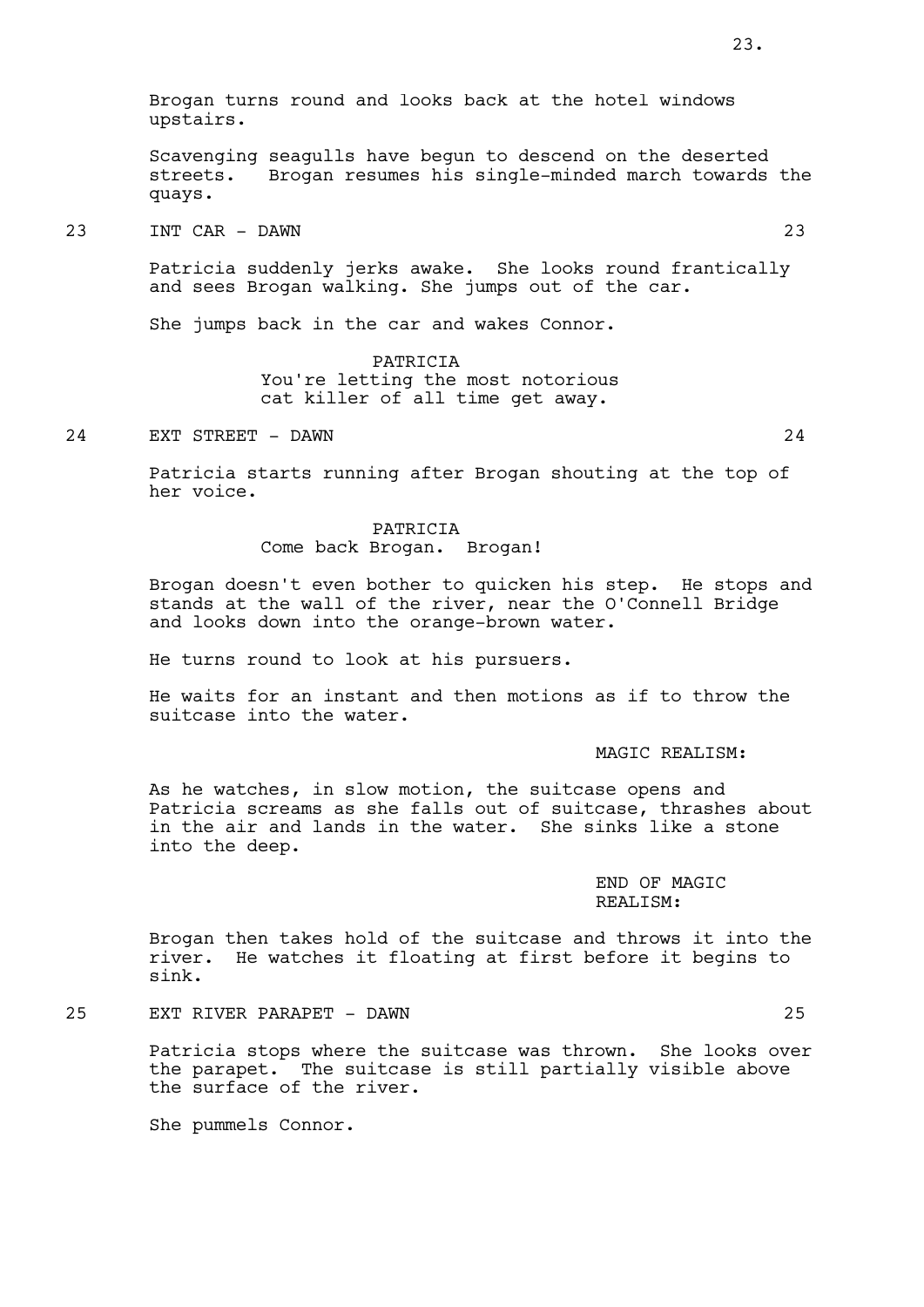24.

PATRICIA Get down there and rescue Moggi.

Connor, looking very carefully, is relieved to see some<br>narrow stone steps leading down the rivers edge. He climbs narrow stone steps leading down the rivers edge. over and gingerly makes his way down the steps.

> PATRICIA (yelling) Go on, get it.

He tries to reach out towards the handle of the suitcase. It is just out of reach, drifting away and sinking fast.

CONNOR

I can't.

PATRICIA Oh, for heaven's sake. What kind of a man are you?

The suitcase is almost submerged by now.

CONNOR Look Patricia, I'm trying.

Bubbles are now anxiously escaping out through the sides.

PATRICIA You're bloody useless.

26 INT FINBAR'S HOTEL DOOR - DAWN 26

Simon stands watching this debacle. He has his hands behind his back and breathes in with delight, the fresh morning air.

A taxi pulls up outside the hotel.

At that moment Collette comes walking through the door with Moggi on her arm.

### COLLETTE Good night Simon.

She stops and lets him pet her new cat which is purring like a Jumbo. Contented Moggi stretches and grips Collette's leather jacket with her claws.

For a moment Moggi looks over at O'Connell Bridge at the figure of Brogan striding purposefully towards the city.

27 EXT O'CONNELL BRIDGE - DAWN 27

Connor finally pulls the case to the side. He loses his balance and falls into the river.

Patricia climbs over the parapet, gingerly down the steps and opens the case.